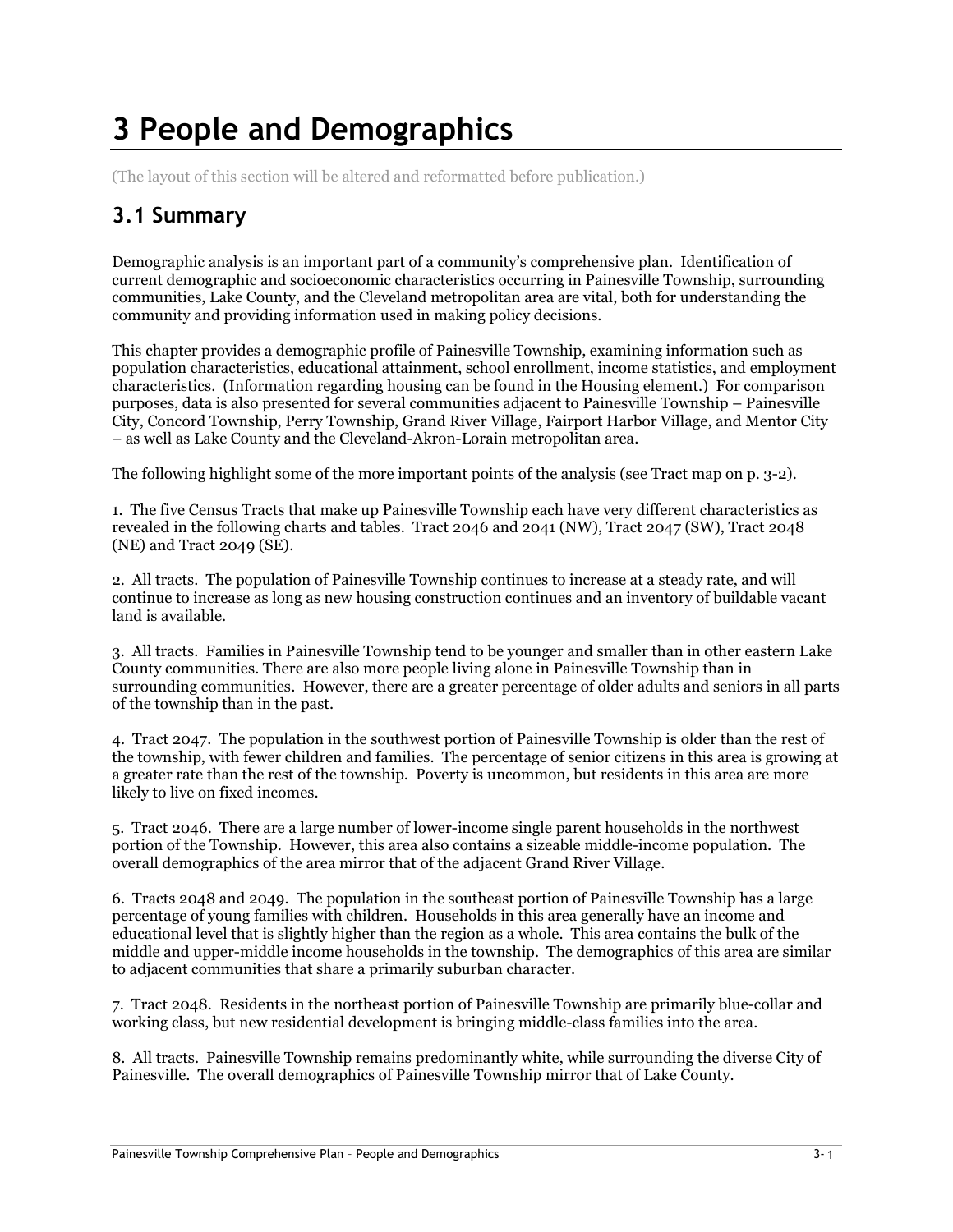# 3.2 Introduction

Demographic analysis provides basic information that is necessary in order to develop a well-thought out comprehensive plan. It assists in understanding the overall population of the township and specific groups in the community. Demographic information is used in a number of ways:

Quantify: Quantifying the various characteristics of township residents is needed to understand the impacts of a population, or subgroup, on matters such as the level of services required, size of markets that can be supported, and impact on transportation and infrastructure.

Trends: Analyzing numbers over time can identify trends now affecting or which may affect the community in the future.

Identifying issues and needs: Numbers or trends may identify conditions or issues the township may need to address through policy or programs.

Projections: Demographic analysis provides the starting point for developing projections.

Trends can be used as input in identifying the size and characteristics of the future population. Understanding the size and characteristics of the future population to be served can help a community plan policy and programs in a timely fashion.

Painesville Township is not an island. While the level of development and change over the last 25 years has not been great, there have been many changes in the communities surrounding the township. With urbanization spreading eastward from Cleveland, increased commercial development along the Mentor Avenue/US 20



corridor, and planned projects such as redevelopment of the former Diamond Shamrock facility, the rate of development in Painesville Township could accelerate. With the potential for new housing development in the township, most future residents will be relocating from outside communities. It is important to understand what is occurring in the communities surrounding Painesville Township, so demographic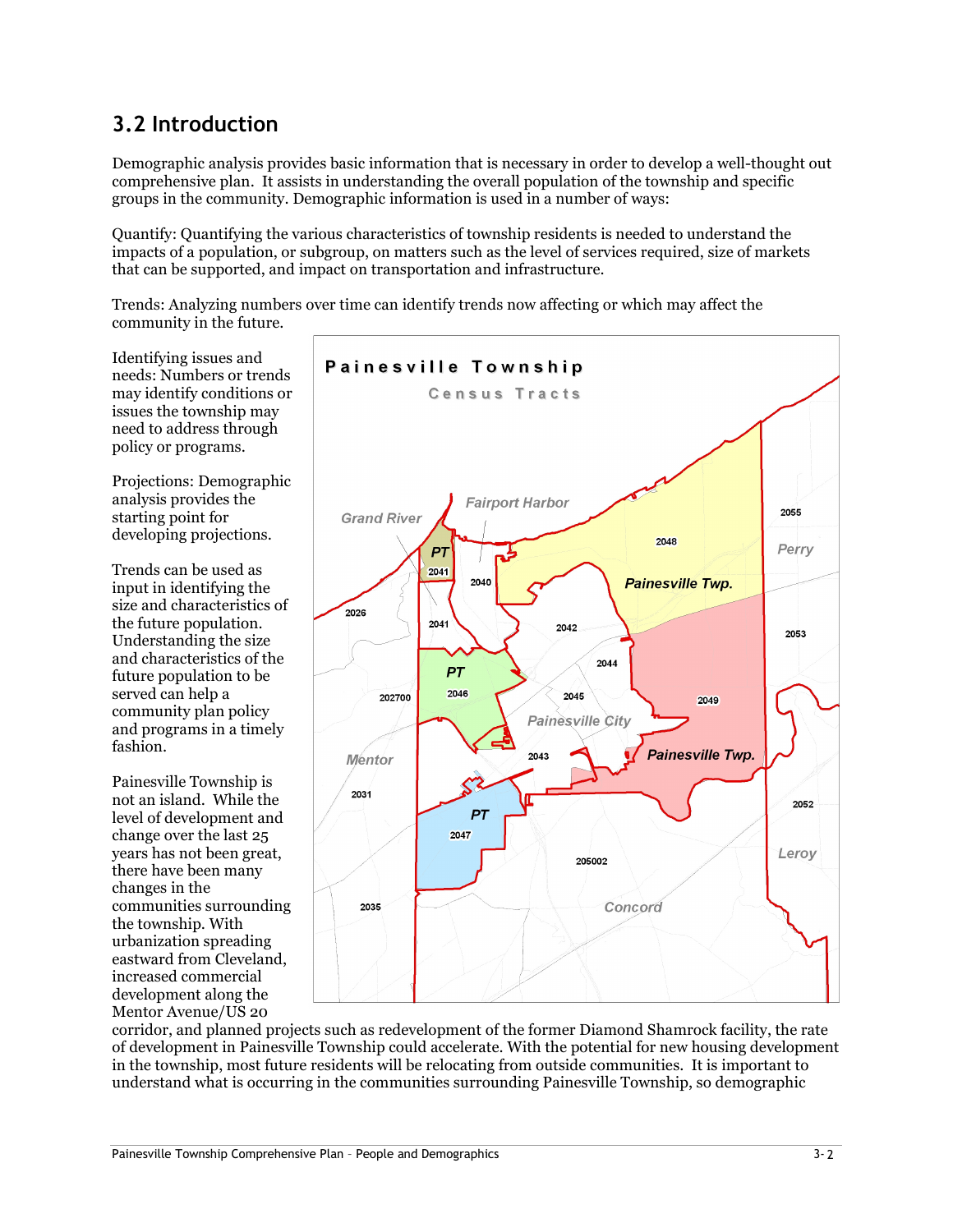characteristics and trends may be taken into account to better understand what forces will be pressuring change on the community.

Demographic traits of communities adjacent to Painesville Township, and for Lake County and the Cleveland metropolitan area, have been included for comparison purposes. The latest data available for most demographic characteristics is from the

Where listed, statistics for Painesville Township include unincorporated areas only; the City of Painesville, Grand River Village, or Fairport Harbor Village are not included. However, statistics for Perry Township also include Perry Village and North Perry Village.

2000 Census of Population and Housing by the U.S. Census Bureau. Where possible, more recent sources of information have been included to supplement the Census Bureau figures.

Painesville Township includes five Census Tracts (Table 3.1):

- 2041, including Grand River Village, salt mines, and unincorporated areas in the Mentor Headlands. There are no permanent residents in unincorporated area of this tract.
- 2046, including areas west of Painesville City south of Grand River Village. (Northwest)
- 2047, including the Lake County Fairgrounds, Town Hall, and areas west of Painesville City near Mentor Avenue. (Southwest)
- 2048, including Painesville-on-the-Lake, the Diamond Shamrock redevelopment site, and areas east of Painesville City north of US 20. (Northeast)
- 2049, including Painesville Country Club, Casement Airport, and areas east of Painesville City south of US 20. (Southeast)

|                    | Table 3.1 Census tract basics 2000 |                   |                 |              |               |                                 |                                 |                        |
|--------------------|------------------------------------|-------------------|-----------------|--------------|---------------|---------------------------------|---------------------------------|------------------------|
| Tract              | Population                         | Dwelling<br>units | Area ( $mi^2$ ) | Area (acres) | Area $(km^2)$ | Density (per<br>mi <sup>2</sup> | Density (per<br>km <sup>2</sup> | Dwelling<br>units/acre |
| 2046 / NW          | 1.089                              | 441 du            | 1.76 $mi^2$     | 1126.4 ac    | 4.56 $km^2$   | $621/mi^2$                      | 230/km <sup>2</sup>             | $0.39$ du/ac           |
| 2047 / SW          | 4.761                              | 2.125 du          | 1.71 $mi^2$     | 1094.4 ac    | 4.43 $km^2$   | 2,782/mi <sup>2</sup>           | 1.075/km <sup>2</sup>           | $1.94$ du/ac           |
| 2048 / NE          | 3.337                              | 1,388 du          | 6.38 $mi^2$     | 4083.2 ac    | 16.52 $km^2$  | $527/mi^2$                      | 202/km <sup>2</sup>             | $0.34$ du/ac           |
| 2049 / SE          | 5.864                              | 2,133 du          | 5.43 $mi^2$     | 3475.2 ac    | 14.06 $km^2$  | 1,102/mi <sup>2</sup>           | 417/km <sup>2</sup>             | $0.61$ du/ac           |
| (US Census Bureau) |                                    |                   |                 |              |               |                                 |                                 |                        |

# 3.3 Population

Painesville Township continues to grow steadily, even though it has three incorporated municipalities in its boundaries -- Painesville City, Fairport Harbor Village and Grand River Village -- and that township land has been annexed through the years. During the recession of the 1980s, when Lake County's population grew by only 1.3% between 1980 and 1990, Painesville Township grew by 7%, from 12,348 to 13,218 residents (Table 3.1).

Painesville Township, excluding underlying incorporated areas, grew at a rate of 12.5% between 1990 and 2000, to 15,035 residents. At the same time, Lake County grew by 5.6%.



From 1950 to 2000, the population of Painesville Township rose by 146%. Expanding the analysis to 2005, will increase this percentage with the amount of residential growth that has occurred in the past five years in the northeast portion of the Township.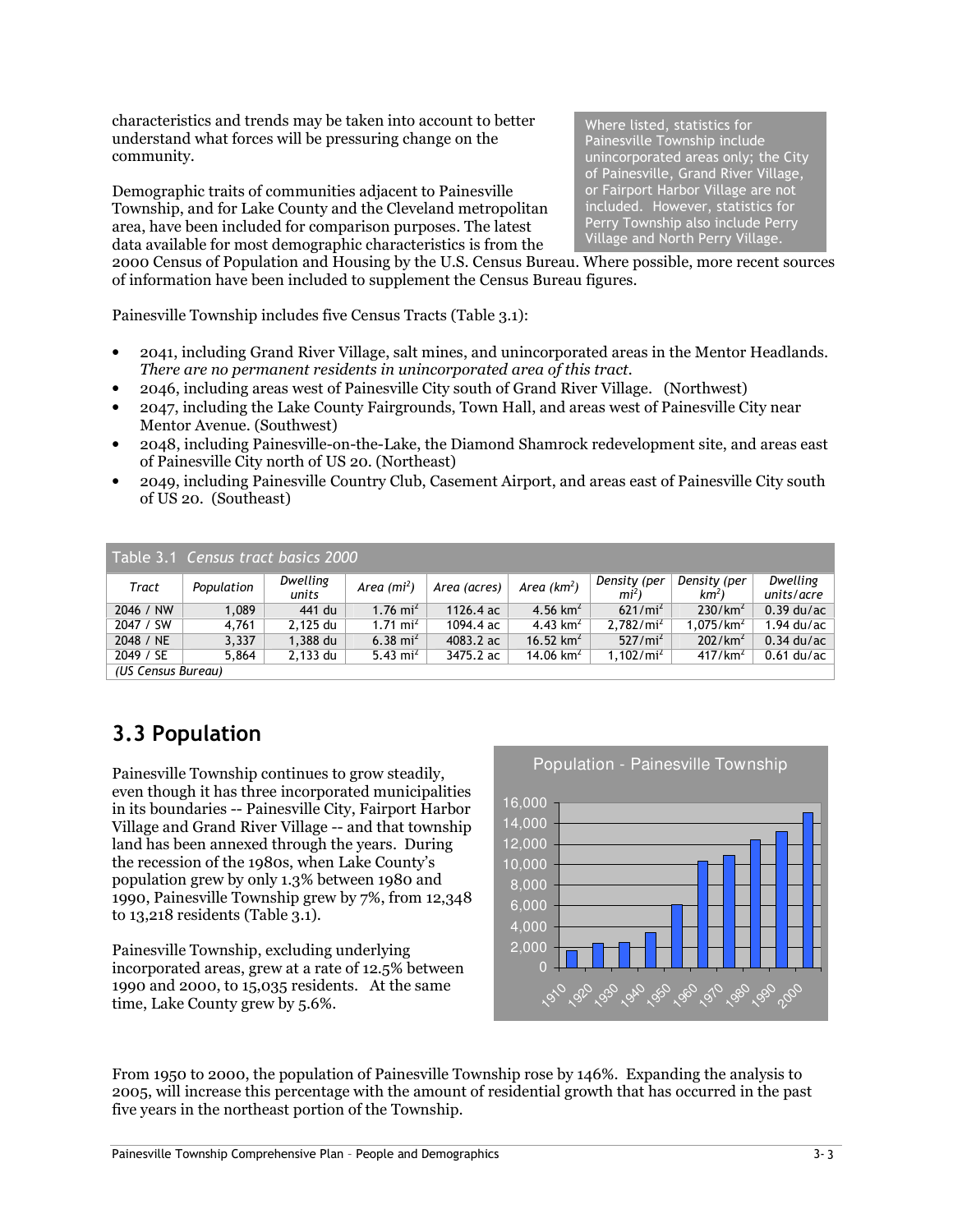|      |                                | Table 3.2 Painesville Township population<br>Comparison to incorporated communities inside township |                               | 1910-2000                 |                                                        |      | Comparison to adjacent communities |        | Table 3.3 Painesville Township population | 1910-2000         |
|------|--------------------------------|-----------------------------------------------------------------------------------------------------|-------------------------------|---------------------------|--------------------------------------------------------|------|------------------------------------|--------|-------------------------------------------|-------------------|
| Year | Painesville <br>Township<br>źг | Painesville<br>City                                                                                 | Fairport<br>Harbor<br>Village | Grand<br>River<br>Village | Painesville<br>Township<br>geographic<br>area <b>x</b> | Year | Painesville<br>Township<br>ж       | Mentor | Concord<br>Township                       | Perry<br>Township |
| 1910 | 1,634                          | 5,501                                                                                               | 2,263                         | 203                       | 9,601                                                  | 1910 | 1,634                              | 1,977  | 608                                       | 1,784             |
| 1920 | 2,288                          | 7,272                                                                                               | 4,211                         | 248                       | 14,019                                                 | 1920 | 2,288                              | 2,112  | 623                                       | 1,220             |
| 1930 | 2,433                          | 10,944                                                                                              | 4,972                         | 314                       | 18,673                                                 | 1930 | 2,433                              | 3,542  | 710                                       | 1,154             |
| 1940 | 3,404                          | 12,235                                                                                              | 4,528                         | 305                       | 20,472                                                 | 1940 | 3,404                              | 4,725  | 795                                       | 1,380             |
| 1950 | 6,102                          | 14,432                                                                                              | 4,519                         | 448                       | 25,501                                                 | 1950 | 6,102                              | 8,432  | 1,440                                     | 1,819             |
| 1960 | 10,316                         | 16,116                                                                                              | 4,267                         | 477                       | 31,146                                                 | 1960 | 10,316                             | 24,548 | 3,860                                     | 3,291             |
| 1970 | 10,870                         | 16,536                                                                                              | 3,665                         | 613                       | 31,684                                                 | 1970 | 10,870                             | 36,912 | 5,948                                     | 4,634             |
| 1980 | 12,348                         | 16,391                                                                                              | 3,357                         |                           | 32,508                                                 | 1980 | 12,348                             | 42,065 | 10,335                                    | 5,126             |
|      |                                |                                                                                                     |                               | 412                       |                                                        | 1990 | 13,218                             | 47,358 | 12,432                                    | 6,780             |
| 1990 | 13,218                         | 16,493                                                                                              | 2,978                         | 297                       | 32,986                                                 | 2000 | 15,035                             | 50,278 | 15,282                                    | 8,240             |
| 2000 | 15,035                         | 18,562                                                                                              | 3,180                         | 345                       | 37,122                                                 |      | (US Census Bureau)                 |        |                                           |                   |
|      |                                | g - includes underlying incorporated municipalities.                                                |                               |                           |                                                        |      |                                    |        |                                           |                   |
|      | (US Census Bureau)             |                                                                                                     |                               |                           |                                                        |      |                                    |        |                                           |                   |

In the township, Tract 2046 (NW) has experienced the greatest percentage of population increase, but its overall population is still relatively small; just 1,089 residents in 2000, up from 595 in 1970. During that same time, the population of Tract 2049 (SE) grew from 3,450 to 5,864 (Table 3.4).

The greatest potential for population growth is in Tract 2048 (NE), which includes the largest tracts of vacant land in the township, and the former Diamond Shamrock facility along Lake Erie.

| Painesville Township | Table 3.4 Population 1970 - 2000 |                               |                                                   |                      |
|----------------------|----------------------------------|-------------------------------|---------------------------------------------------|----------------------|
|                      |                                  |                               | Tract 2046   Tract 2047   Tract 2048   Tract 2049 |                      |
| Year                 | NW                               | SW                            | NF.                                               | SE                   |
| 1970                 | 595                              | 3,561                         | 3,200                                             | 3,450                |
|                      | 769                              |                               | 2.579                                             | 4,502                |
| 1980                 | $22.6\% \Rightarrow$             | 4,498<br>$20.8\% \Rightarrow$ | $-24.1\% \Rightarrow$                             | $23.4\% \Rightarrow$ |
| 1990                 | 780                              | 4,600                         | 2,722                                             | 4,945                |
|                      | $1.4\% \Rightarrow$              | $2.2\% \Rightarrow$           | $5.3\% \Rightarrow$                               | $9.0\% \Rightarrow$  |
| 2000                 | 1,089                            | 4,761                         | 3,337                                             | 5,864                |
|                      | $28.4\% \Rightarrow$             | $3.4\% \Rightarrow$           | 18.4% $\Rightarrow$                               | $15.7\% \Rightarrow$ |
| (IIS Consus Rurogu)  |                                  |                               |                                                   |                      |

(US Census Bureau)

# 3.4 Households and families

The average household size has decreased from 1960 to the present; in the United States from 3.33 persons per household to 2.62, and in Lake County from 3.63 to 2.50 (Table 3.6).

The decrease in family size can be attributed to many trends; families having fewer or no children, increased lifespan, increased divorce rates, and singles marrying at a later age.

The average household size in Painesville Township, 2.56 persons, is very similar to the County as a whole, with 2.50 persons. Surrounding communities, such as Mentor, Concord Township and Perry Township, have larger family and household sizes. This reflects the high percentage of family households in those communities, compared to Painesville Township.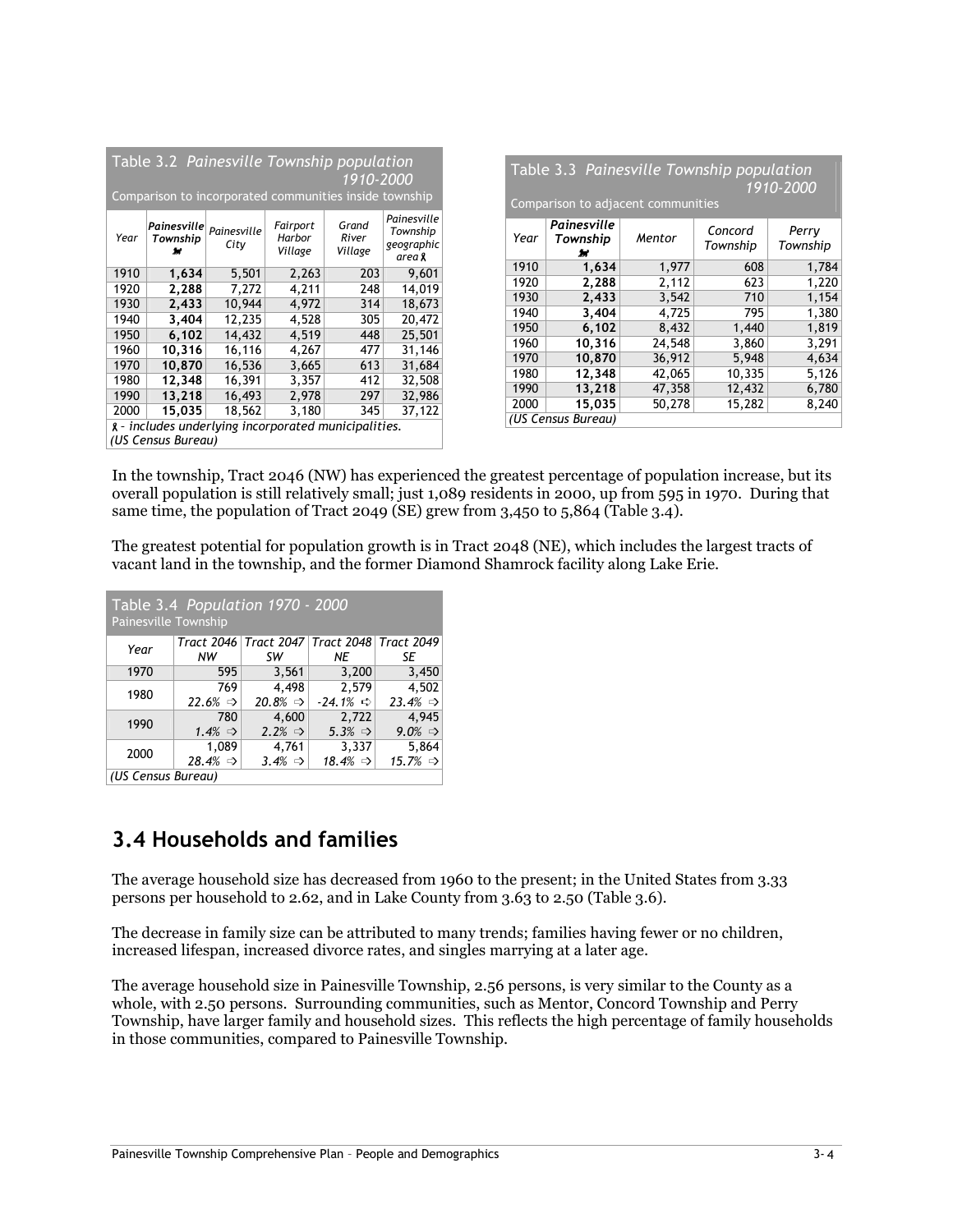|      |  | Table 3.5 Family and non-family households |
|------|--|--------------------------------------------|
| 2000 |  |                                            |

Comparison to communities inside and adjacent to Painesville Township

| Community                   | Family<br>households (%) | Nonfamily<br>households (%) |
|-----------------------------|--------------------------|-----------------------------|
| Concord                     | 77.7                     | 22.3                        |
| <b>Fairport Harbor</b>      | 59.8                     | 40.2                        |
| <b>Grand River</b>          | 78.7                     | 21.3                        |
| Mentor                      | 75.7                     | 24.3                        |
| Painesville                 | 61.8                     | 38.2                        |
| <b>Painesville Township</b> | 70.4                     | 29.6                        |
| <b>Tract 2046 / NW</b>      | 70.9                     | 29.1                        |
| <b>Tract 2047 / SW</b>      | 63.9                     | 36.1                        |
| <b>Tract 2048 / NE</b>      | 72.5                     | 27.5                        |
| <b>Tract 2049 / SE</b>      | 82.3                     | 17.7                        |
| Perry Township              | 80.5                     | 19.5                        |
| Lake County                 | 69.7                     | 30.3                        |
| <b>Cleveland PMSA</b>       | 65.9                     | 34.1                        |
| <b>United States</b>        | 68.1                     | 31.9                        |
| (US Census Bureau)          |                          |                             |

#### Table 3.6 Household and family size 2000 Comparison to communities inside and adjacent to Painesville Township

| Community                   | Household size | Family size |
|-----------------------------|----------------|-------------|
|                             | (persons)      | (persons)   |
| Concord                     | 2.63           | 3.01        |
| <b>Fairport Harbor</b>      | 2.26           | 2.90        |
| <b>Grand River</b>          | 2.83           | 3.24        |
| Mentor                      | 2.65           | 3.08        |
| Painesville                 | 2.55           | 3.22        |
| <b>Painesville Township</b> | 2.56           | 2.98        |
| <b>Tract 2046 / NW</b>      | 2.66           | 3.14        |
| <b>Tract 2047 / SW</b>      | 2.26           | 2.80        |
| <b>Tract 2048 / NE</b>      | 2.53           | 2.97        |
| <b>Tract 2049 / SE</b>      | 2.82           | 3.12        |
| Perry Twp                   | 2.88           | 3.23        |
| Lake County                 | 2.50           | 3.03        |
| <b>Cleveland PMSA</b>       | 2.47           | 3.08        |
| <b>United States</b>        | 2.59           | 3.23        |
| (US Census Bureau)          |                |             |
|                             |                |             |

24.7% of Painesville Township householders live alone. This percentage is somewhat higher than surrounding communities, but still lower than county, metro and national percentages. 30.7% of all households in Tract 2047 (SW) are one-person households; the highest percentage in the township (Table 3.7).

The highest percentage of married couples can be found in Tract 2049, 71.4%. Over a third of all households in the tract are married couples with children, compared to 24.9% in Tract 2046 (NW), 23.3% in Tract 2048 (NE) and just 16.9% in 2047 (SW).

11.5% of all households in Tract 2046 (NW) are single-parent families, the highest percentage in the township. Women head 76% of all single-parent households in the tract. Unmarried or separated mothers head 8.8% of all households in the tract, compared to 6.3% in Tract 2047 (SW), 4.8% in Tract 2048 (NE), and 3.8% in Tract 2049 (SE).

Household: A household includes all the people who occupy a housing unit as their usual place of residence and a person, or one of the people, in whose name the home is owned, being bought, or rented. If there is no such person present, any household member 15 years old and over can serve as the householder for the purposes of the Census.

Family Household: A family consists of two or more people, one of whom is the householder, related by birth, marriage, or adoption and residing in the same housing unit.

Non-family Household: consists of a householder living alone (a oneperson household) or where the householder shares the home exclusively with people to whom he/she is not related.

Source: US Census Bureau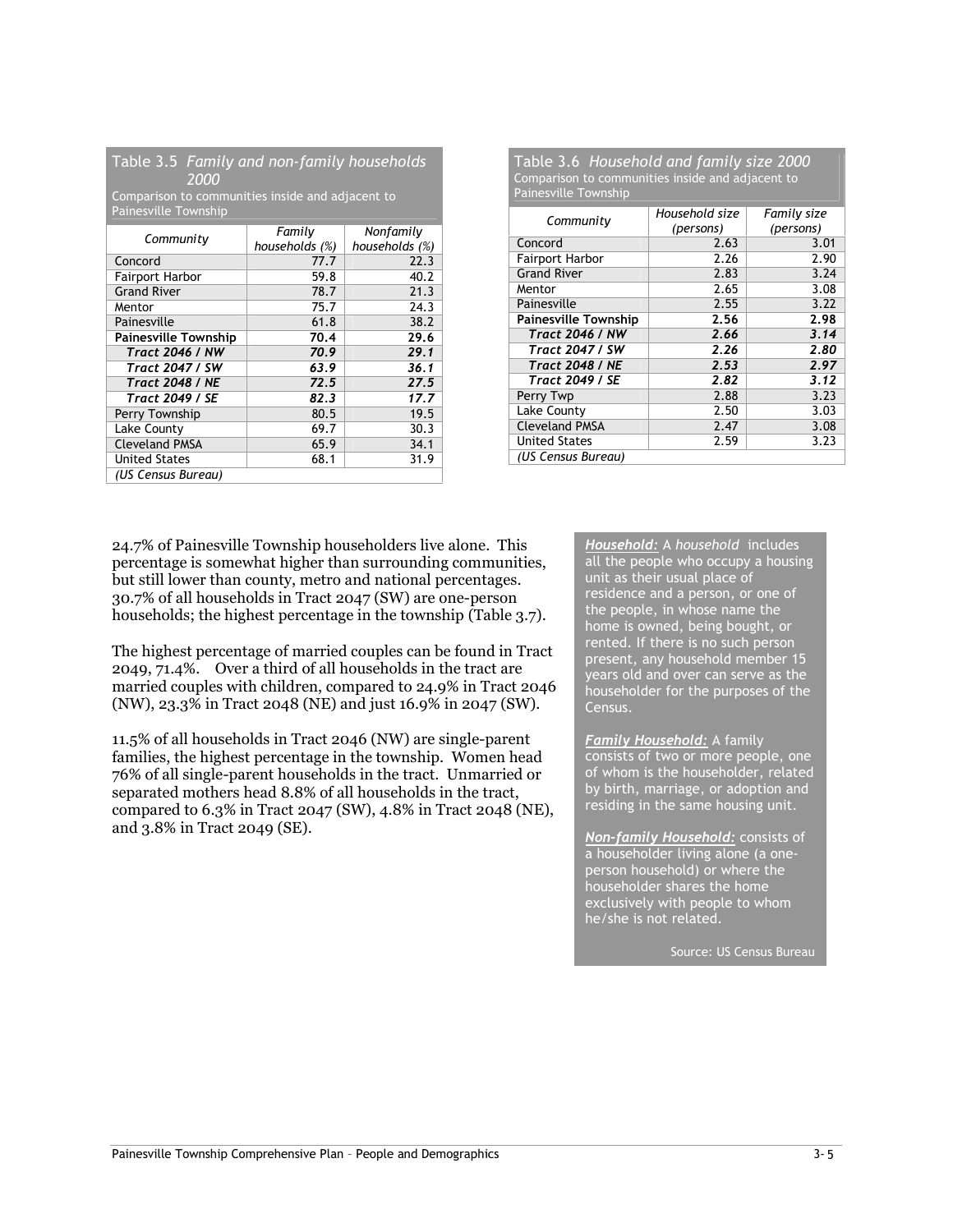|  | Table 3.7 Household type 2000 |  |
|--|-------------------------------|--|
|  | Painesville Township          |  |

| Painesville Township                    |                 |       |                 |       |                 |       |                 |       |
|-----------------------------------------|-----------------|-------|-----------------|-------|-----------------|-------|-----------------|-------|
| Family type                             | Tract 2046 / NW |       | Tract 2047 / SW |       | Tract 2048 / NE |       | Tract 2049 / SE |       |
| 1-person household:                     | 90              | 22.0% | 634             | 30.7% | 301             | 22.8% | 297             | 14.3% |
| Male householder                        | 44              | 10.8% | 246             | 11.9% | 123             | 9.3%  | 141             | 6.8%  |
| Female householder                      | 46              | 11.2% | 388             | 18.8% | 178             | 13.5% | 156             | 7.5%  |
| 2 or more person household:             | 319             | 78.0% | 1,428           | 69.3% | 1,018           | 77.2% | 1,783           | 85.7% |
| Family households:                      | 290             | 70.9% | 1,317           | 63.9% | 956             | 72.5% | 1,711           | 82.3% |
| Married-couple family:                  | 215             | 52.6% | 1,004           | 48.7% | 749             | 56.8% | 1,485           | 71.4% |
| With own children under 18 years        | 102             | 24.9% | 349             | 16.9% | 307             | 23.3% | 728             | 35.0% |
| No own children under 18 years          | 113             | 27.6% | 655             | 31.8% | 442             | 33.5% | 757             | 36.4% |
| Other family:                           | 75              | 18.3% | 313             | 15.2% | 207             | 15.7% | 226             | 10.9% |
| Male householder, no wife present:      | 22              | 29.3% | 65              | 20.8% | 56              | 27.1% | 68              | 30.1% |
| With own children under 18 years        | 11              | 2.7%  | 37              | 1.8%  | 22              | 1.7%  | 39              | 1.9%  |
| No own children under 18 years          | 11              | 2.7%  | 28              | 1.4%  | 34              | 2.6%  | 29              | 1.4%  |
| Female householder, no husband present: | 53              | 13.0% | 248             | 12.0% | 151             | 11.4% | 158             | 7.6%  |
| With own children under 18 years        | 36              | 8.8%  | 130             | 6.3%  | 63              | 4.8%  | 80              | 3.8%  |
| No own children under 18 years          | 17              | 4.2%  | 118             | 5.7%  | 88              | 6.7%  | 78              | 3.8%  |
| Nonfamily households:                   | 29              | 7.1%  | 111             | 5.4%  | 62              | 4.7%  | 72              | 3.5%  |
| Male householder                        | 22              | 5.4%  | 60              | 2.9%  | 31              | 2.4%  | 40              | 1.9%  |
| Female householder                      |                 | 1.7%  | 51              | 2.5%  | 31              | 2.4%  | 32              | 1.5%  |
| (US Census Bureau)                      |                 |       |                 |       |                 |       |                 |       |

The smallest average household size is in Tract 2047 (SW) (Table 3.6). This can be attributed to the large amount of rental units (23% of all housing units, compared to 17.8% for the township), a larger percentage of older residents (31.5% age 55 and older, compared to 22.9% for the township), and a smaller percentage of children (22.3% age 19 or younger, compared to 26.7% for the township). Tract 2047 (SW) also contains the largest percentage of non-family households (36.1%, compared to 29.6% for the township)

There is a higher concentration of one-person households in Tract 2047 (SW) than in other parts of the township. There is a large percentage of two or more-person households and married couples with children in Tract 2049 (SE), and a large concentration of single-parent and non-family households in Tract 2046 (NW) (Table 3.7).

There is a larger concentration of three, four and five person family households in Tract 2049 (SE), reflecting the large percentage of families with children in the area (table 3.8). The large percentage of two-person non-family households in Tract 2046 (NW) can be attributed to roommates and unmarried partners.

| Table 3.8 Household size 2000<br><b>Painesville Township</b> |               |               |               |               |  |  |  |  |
|--------------------------------------------------------------|---------------|---------------|---------------|---------------|--|--|--|--|
| Year                                                         | Tract<br>2046 | Tract<br>2047 | Tract<br>2048 | Tract<br>2049 |  |  |  |  |
|                                                              | NW            | SW            | NE            | SE            |  |  |  |  |
| <b>Family households:</b>                                    | 70.9%         | 63.9%         | 72.5%         | 82.3%         |  |  |  |  |
| 2-person households:                                         | 25.7%         | 33.2%         | 30.9%         | 32.0%         |  |  |  |  |
| 3-person households:                                         | 18.8%         | 14.3%         | 19.0%         | 19.1%         |  |  |  |  |
| 4-person households:                                         | 15.9%         | 11.0%         | 14.2%         | 20.8%         |  |  |  |  |
| 5-person households:                                         | 6.1%          | 3.7%          | 6.3%          | 7.7%          |  |  |  |  |
| 6-person households:                                         | 3.4%          | 1.1%          | 1.7%          | 1.9%          |  |  |  |  |
| ≥ 7-person households:                                       | 1.0%          | 0.5%          | 0.5%          | 0.7%          |  |  |  |  |
| Nonfamily households:                                        | 29.1%         | 36.1%         | 27.5%         | 17.7%         |  |  |  |  |
| 1-person households:                                         | 22.0%         | 30.7%         | 22.8%         | 14.3%         |  |  |  |  |
| 2-person households:                                         | 31.1%         | 13.7%         | 18.9%         | 20.9%         |  |  |  |  |
| 3-person households:                                         | 0.2%          | 0.9%          | 0.2%          | 0.3%          |  |  |  |  |
| 4-person households:                                         | 0.0%          | 0.2%          | 0.2%          | 0.1%          |  |  |  |  |
| 5-person households:                                         | 0.0%          | 0.0%          | 0.0%          | 0.0%          |  |  |  |  |
| 6-person households:                                         | 0.0%          | 0.0%          | 0.0%          | 0.0%          |  |  |  |  |
| ≥ 7-or-more households:                                      | 0.0%          | 0.0%          | 0.0%          | 0.0%          |  |  |  |  |
| (US Census Bureau)                                           |               |               |               |               |  |  |  |  |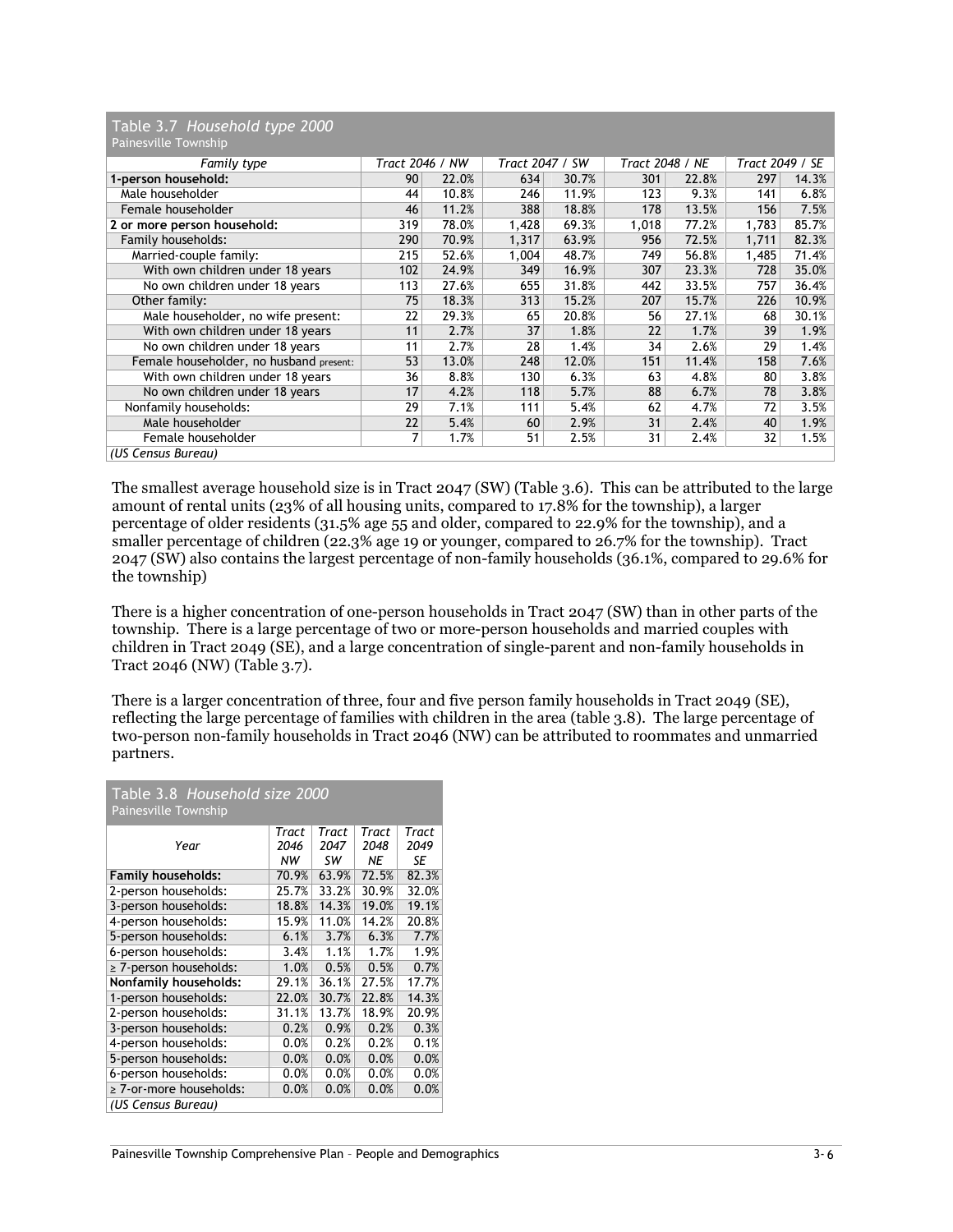# 3.5 Age

The median age of residents in Painesville Township is 38.1 years, comparable to Lake County at 38.6 years, and the Cleveland PMSA at 37.3 years (Table 3.9). The average-aged residents of Painesville Township surround the relatively young City of Painesville, where the median age is just 30.5.

The median age in Tract 2047 (SW), at 42.3 years, is higher than other tracts in the township. The tract contains a higher percentage of older adults and senior citizens (age 55 and older), and a lower percentage of children (age 0-19), than other tracts in the township. The tract's median age is also higher than any incorporated municipality inside the township, and all the cities and townships adjacent to Painesville Township.

The median age in Tract 2046 (NW), at 33.6 years, is lower than the township as a whole at 38.1 years. The tract contains a higher percentage of young adults (20-34) than other tracts in the township. The low median age can also be attributed to the relatively large percentage of families with children in the tract.

| Table 3.9 Median age 2000                        |            |
|--------------------------------------------------|------------|
| Comparison to communities inside and adjacent to |            |
| <b>Painesville Township</b>                      |            |
| Community                                        | Median age |
| Concord                                          | 41.4       |
| Fairport Harbor                                  | 36.8       |
| <b>Grand River</b>                               | 37.6       |
| Mentor                                           | 38.9       |
| Painesville                                      | 30.5       |
| <b>Painesville Township</b>                      | 38.1       |
| Tract 2046/ NW                                   | 33.6       |
| Tract 2047 / SW                                  | 42.3       |
| <b>Tract 2048 / NE</b>                           | 38.7       |
| <b>Tract 2049 / SE</b>                           | 36.4       |
| Perry Township                                   | 38.1       |
| Lake County                                      | 38.6       |
| <b>Cleveland PMSA</b>                            | 37.3       |
| <b>United States</b>                             | 35.4       |
| (US Census Bureau)                               |            |



| Table 3.10 Age distribution 2000<br>Comparison to communities inside township |      |                         |                     |       |                    |       |             |           |  |  |
|-------------------------------------------------------------------------------|------|-------------------------|---------------------|-------|--------------------|-------|-------------|-----------|--|--|
| Age                                                                           |      | Painesville<br>Township | Painesville<br>City |       | Fairport<br>Harbor |       | Grand River |           |  |  |
|                                                                               | #    | %                       | #                   | $\%$  | #                  | %     | #           | %         |  |  |
| $\leq 5$                                                                      | 1024 | 6.8%                    | 1640                | 9.4%  | 206                | 6.5%  | 20          | 5.8%      |  |  |
| $5-9$                                                                         | 979  | 6.5%                    | 1402                | 8.0%  | 210                | 6.6%  | 25          | 7.2%      |  |  |
| $10 - 14$                                                                     | 1064 | 7.1%                    | 1131                | 6.5%  | 199                | 6.3%  | 27          | 7.8%      |  |  |
| $15-19$                                                                       | 953  | 6.3%                    | 1265                | 7.2%  | 199                | 6.3%  | 28          | 8.1%      |  |  |
| $20 - 24$                                                                     | 747  | 5.0%                    | 1533                | 8.8%  | 198                | 6.2%  | 20          | 5.8%      |  |  |
| $25 - 34$                                                                     | 1940 | 12.9%                   | 3109                | 17.8% | 487                | 15.3% | 37          | 10.7%     |  |  |
| $35 - 44$                                                                     | 2618 | 17.4%                   | 2582                | 14.8% | 512                | 16.1% | 69          | 20.0%     |  |  |
| 45-54                                                                         | 2284 | 15.2%                   | 1938                | 11.1% | 452                | 14.2% | 33          | 9.6%      |  |  |
| $55 - 64$                                                                     | 1448 | 9.6%                    | 1109                | 6.3%  | 250                | 7.9%  | 41          | 11.9%     |  |  |
| 65-74                                                                         | 1112 | 7.4%                    | 840                 | 4.8%  | 237                | 7.5%  | 34          | 9.9%      |  |  |
| $\geq 75$                                                                     | 882  | 5.9%                    | 954                 | 5.5%  | 230                | 7.2%  | 11          | 3.2%      |  |  |
| $\leq 19$                                                                     | 4020 | 26.7%                   | 5438                | 31.1% | 814                | 25.6% |             | 100 29.0% |  |  |
| $20 - 54$                                                                     | 7589 | 50.4%                   | 9162                | 52.3% | 1649               | 51.9% | 159         | 46.1%     |  |  |
| $\geq 55$                                                                     | 3442 | 22.9%                   | 2903                | 16.6% | 717                | 22.5% |             | 86 24.9%  |  |  |
| (US Census Bureau)                                                            |      |                         |                     |       |                    |       |             |           |  |  |

The City of Painesville has a higher percentage of children and young adults than Painesville Township (Table 3.10). Outside Painesville Township boundaries, Perry Township has a very large percentage of children, with an age distribution similar to the adjacent, family-friendly Tract 2049 (SW). Concord has a higher percentage of 45-64 year old residents, likely drawn to the community by its move-up housing.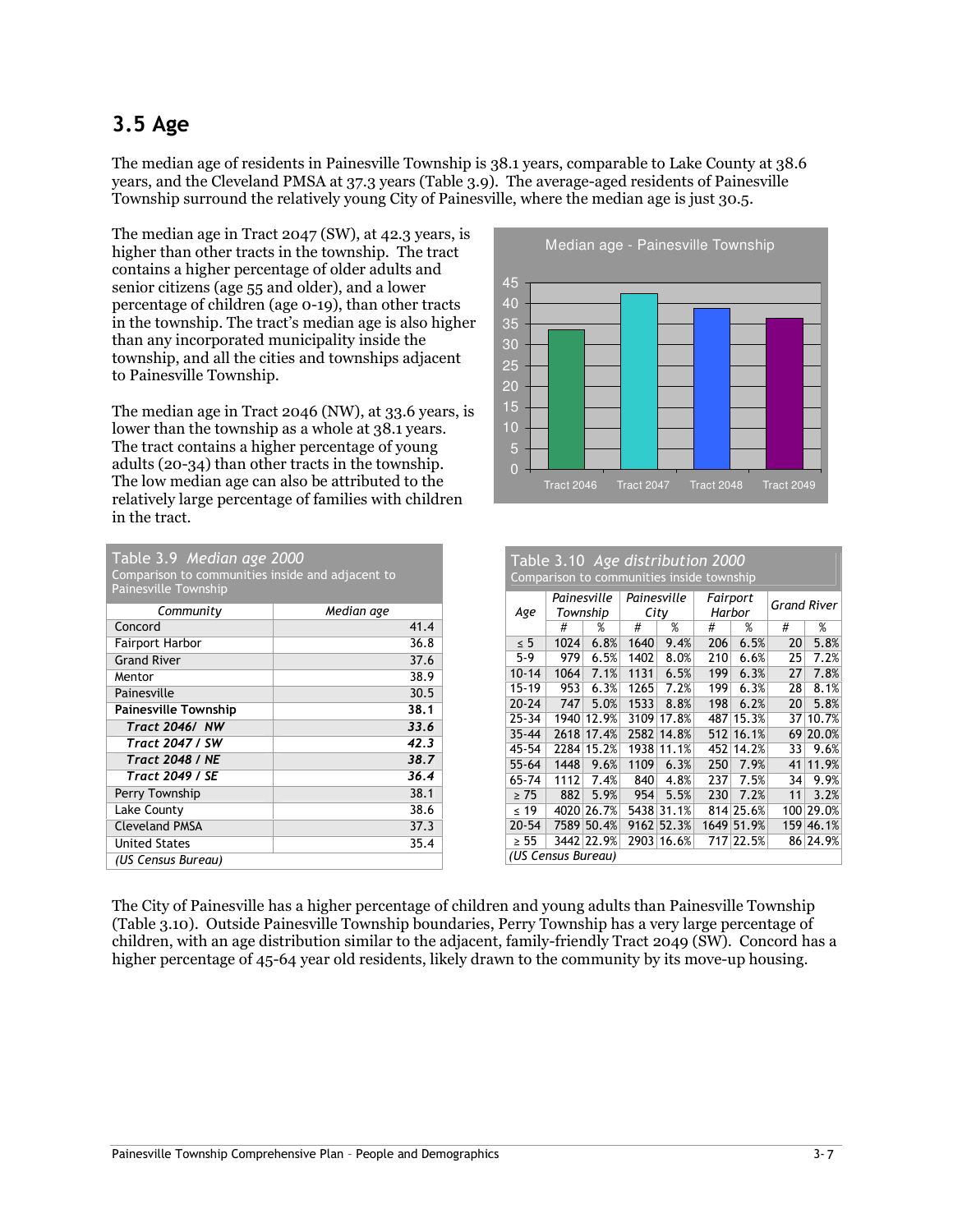| Table 3.11 Age distribution 2000<br>Comparison to communities adjacent to township |      |             |      |            |        |       |          |       |  |
|------------------------------------------------------------------------------------|------|-------------|------|------------|--------|-------|----------|-------|--|
|                                                                                    |      | Painesville |      | Concord    | Mentor |       | Perry    |       |  |
| Age                                                                                |      | Township    |      | Township   |        |       | Township |       |  |
|                                                                                    | #    | %           | #    | %          | #      | %     | #        | %     |  |
| $\leq 5$                                                                           | 1024 | 6.8%        | 863  | 5.6%       | 3026   | 6.0%  | 431      | 5.2%  |  |
| 5-9                                                                                | 979  | 6.5%        | 1045 | 6.8%       | 3606   | 7.2%  | 645      | 7.8%  |  |
| $10 - 14$                                                                          | 1064 | 7.1%        | 1106 | 7.2%       | 3972   | 7.9%  | 783      | 9.5%  |  |
| 15-19                                                                              | 953  | 6.3%        | 931  | 6.1%       | 3560   | 7.1%  | 707      | 8.6%  |  |
| $20 - 24$                                                                          | 747  | 5.0%        | 639  | 4.2%       | 2140   | 4.3%  | 338      | 4.1%  |  |
| $25 - 34$                                                                          | 1940 | 12.9%       | 1456 | 9.5%       | 5595   | 11.1% | 801      | 9.7%  |  |
| $35 - 44$                                                                          | 2618 | 17.4%       | 2640 | 17.3%      | 8969   | 17.8% | 1578     | 19.2% |  |
| 45-54                                                                              | 2284 | 15.2%       | 2890 | 18.9%      | 8272   | 16.5% | 1331     | 16.2% |  |
| $55 - 64$                                                                          | 1448 | 9.6%        | 1875 | 12.3%      | 4969   | 9.9%  | 767      | 9.3%  |  |
| 65-74                                                                              | 1112 | 7.4%        | 992  | 6.5%       | 3341   | 6.6%  | 514      | 6.2%  |  |
| $\geq 75$                                                                          | 882  | 5.9%        | 845  | 5.5%       | 2828   | 5.6%  | 345      | 4.2%  |  |
| ≤ 19                                                                               | 4020 | 26.7%       | 3945 | 25.8%      | 14164  | 28.2% | 2566     | 31.1% |  |
| $20 - 54$                                                                          | 7589 | 50.4%       | 7625 | 49.9%      | 24976  | 49.7% | 4048     | 49.1% |  |
| $\geq 55$                                                                          |      | 3442 22.9%  |      | 3712 24.3% | 11138  | 22.2% | 1626     | 19.7% |  |
| (US Census Bureau)                                                                 |      |             |      |            |        |       |          |       |  |

Reflecting the high median age, Tract 2047 (SW) includes the highest percentage of older adults in the township. 31.1% of the tract's residents are 55 or older, compared to 13.7% in Tract 2046 (NW), 23% in Tract 2048 (NE) and 17.4% in Tract 2049 (SE) (Table 3.12).

Tract 2049 contains the highest percentage of children; 30.5%, compared to 29.7% in Tract 2046 (NW), 25.3% in Tract 2048 (NE), and just 22.3% in Tract 2047 (SW).

| Table 3.12 Age distribution 2000<br><b>Painesville Township</b> |     |                  |      |                         |      |                         |                  |       |  |  |
|-----------------------------------------------------------------|-----|------------------|------|-------------------------|------|-------------------------|------------------|-------|--|--|
|                                                                 |     | Tract 2046<br>NW |      | <b>Tract 2047</b><br>SW |      | <b>Tract 2048</b><br>ΝE | Tract 2049<br>SE |       |  |  |
| Age                                                             | #   | $\%$             | #    | $\%$                    | #    | %                       | #                | $\%$  |  |  |
|                                                                 |     |                  |      |                         |      |                         |                  |       |  |  |
| $\leq 5$                                                        | 75  | 6.9%             | 281  | 5.9%                    | 189  | 5.7%                    | 479              | 8.2%  |  |  |
| $5-9$                                                           | 81  | 7.4%             | 256  | 5.4%                    | 211  | 6.3%                    | 431              | 7.3%  |  |  |
| $10 - 14$                                                       | 87  | 8.0%             | 258  | 5.4%                    | 246  | 7.4%                    | 473              | 8.1%  |  |  |
| 15-19                                                           | 80  | 7.3%             | 267  | 5.6%                    | 198  | 5.9%                    | 408              | 7.0%  |  |  |
| $20 - 24$                                                       | 82  | 7.5%             | 244  | 5.1%                    | 184  | 5.5%                    | 237              | 4.0%  |  |  |
| $25 - 34$                                                       | 166 | 15.2%            | 583  | 12.2%                   | 426  | 12.8%                   | 765              | 13.0% |  |  |
| $35 - 44$                                                       | 206 | 18.9%            | 682  | 14.3%                   | 611  | 18.3%                   | 1119             | 19.1% |  |  |
| 45-54                                                           | 163 | 15.0%            | 689  | 14.5%                   | 503  | 15.1%                   | 929              | 15.8% |  |  |
| $55 - 64$                                                       | 68  | 6.2%             | 551  | 11.6%                   | 340  | 10.2%                   | 489              | 8.3%  |  |  |
| 65-74                                                           | 49  | 4.5%             | 487  | 10.2%                   | 247  | 7.4%                    | 329              | 5.6%  |  |  |
| $\geq 75$                                                       | 32  | 2.9%             | 463  | 9.7%                    | 182  | 5.5%                    | 205              | 3.5%  |  |  |
| $\leq 19$                                                       | 323 | 29.7%            | 1062 | 22.3%                   |      | 844 25.3%               | 1791             | 30.5% |  |  |
| $20 - 54$                                                       | 617 | 56.7%            | 2198 | 46.2%                   | 1724 | 51.7%                   | 3050             | 52.0% |  |  |
| $\geq 55$                                                       | 149 | 13.7%            | 1501 | 31.5%                   |      | 769 23.0%               | 1023             | 17.4% |  |  |
| (US Census Bureau)                                              |     |                  |      |                         |      |                         |                  |       |  |  |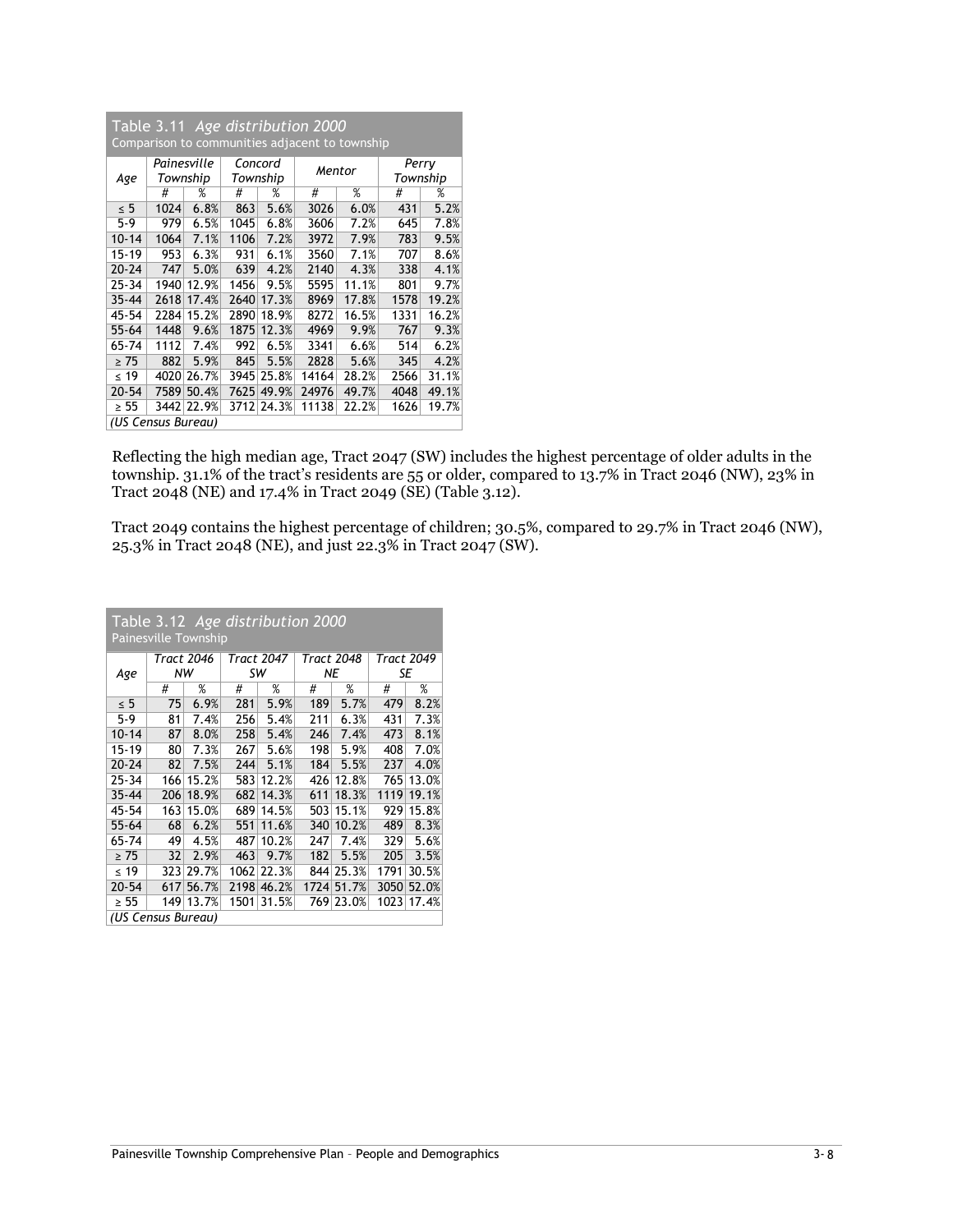

The Cleveland-Lorain Primary Metropolitan Statistical Area: (PMSA), referred to as Metropolitan Cleveland, includes Ashtabula, Cuyahoga, Geauga, Lake, Lorain, and Medina counties. A PMSA exists within metropolitan complexes of one million or more people. It includes surrounding counties which have a high degree of economic and social integration with its nucleus. The Cleveland PMSA contains 20 percent of the population in the state of Ohio.

Painesville Township residents are getting older, with those 55 and older making up a larger percentage of the population in every Census tract than in 1980 (Table 3.13). In 1980, those 55 and older were fairly evenly distributed among all tracts in the township, ranging from 13% in Tract 2046 (NW) to 17.7% in Tract 2048 (NW). In 2000, there was a large percentage of 55 and older living in Tract 2047 (SW), where they made up 31.5% of the tract's population. In 1980, 37% of township residents 55 and older lived in Tract 2047; in 2000, 44% lived there.

|                    | Table 3.13 Age distribution 1980-2000<br>Painesville Township |                   |                         |                   |   |                         |                         |                   |  |  |  |
|--------------------|---------------------------------------------------------------|-------------------|-------------------------|-------------------|---|-------------------------|-------------------------|-------------------|--|--|--|
| 2000               | <b>Tract 2046</b><br>NW                                       |                   | <b>Tract 2047</b><br>sw |                   |   | <b>Tract 2048</b><br>ΝE | <b>Tract 2049</b><br>SE |                   |  |  |  |
| age                | #                                                             | %                 | #                       | %                 | # | %                       | #                       | %                 |  |  |  |
| $\leq 19$          |                                                               | 323 29.7%         |                         | 1,062 22.3%       |   | 844 25.3%               |                         | 1.791 30.5%       |  |  |  |
| $20 - 54$          |                                                               | 617 56.7%         |                         | 2.198 46.2%       |   | 1.724 51.7%             |                         | 3.050 52.0%       |  |  |  |
| $\geq 55$          |                                                               | 149 13.7%         |                         | 1.501 31.5%       |   | 769 23.0%               |                         | 1.023 17.4%       |  |  |  |
| 1980               |                                                               | <b>Tract 2046</b> |                         | <b>Tract 2047</b> |   | <b>Tract 2048</b>       |                         | <b>Tract 2049</b> |  |  |  |
| age                |                                                               | NW                |                         | sw                |   | ΝE                      |                         | SE                |  |  |  |
|                    | #                                                             | %                 | #                       | %                 | # | %                       | #                       | %                 |  |  |  |
| $\leq 19$          |                                                               | 279 33.3%         |                         | 1.404 28.9%       |   | 890 31.6%               |                         | 1,633 33.0%       |  |  |  |
| $20 - 54$          |                                                               | 450 53.7%         |                         | 2.624 54.0%       |   | 1.429 50.7%             | 2.600 52.5%             |                   |  |  |  |
| $\geq 55$          |                                                               | 109 13.0%         |                         | 834 17.2%         |   | 499 17.7%               |                         | 717 14.5%         |  |  |  |
| (US Census Bureau) |                                                               |                   |                         |                   |   |                         |                         |                   |  |  |  |

 $T = \frac{1}{2}$ 

### 3.6 Education

Educational attainment for Painesville Township is comparable to that of Lake County and the metropolitan area (Table 3.14). 87.9% of township residents older than 25 have at least a high school education, while 20.8% have a bachelor's degree. 9.1% of township residents older than 25 do not have a high school education.

Painesville Township has a somewhat higher percentage of residents with a bachelor's degree than the region as a whole, but a lower percentage of those with advanced degrees. 20.8% of township residents older than 25 have a college education, compared to 20.5% for Lake County, and 23.3% for the Cleveland-Akron-Lorain PMSA.

36.2% of Concord Township residents and 27.5% of Mentor residents 25 and older are college graduates. Tract 2049 (SE) in Painesville Township falls in between at 29.7%.

Municipalities inside Painesville Township have a relatively low percentage of college graduates; 12.4% in the City of Painesville, 14.9% in Fairport Harbor with, and 3.8% in Grand River.

The percentage of people age 25 and over who have not completed high school is lower in Painesville Township -- 12.2% -- than Lake County at 13.5%, and the Cleveland PMSA at 17.2%.

Only 5.9% of Concord Township residents, and 10.8% of Mentor residents older than 25 have not graduated from high school. 25% of Painesville City residents and 16.3% of Fairport Harbor residents have not completed high school.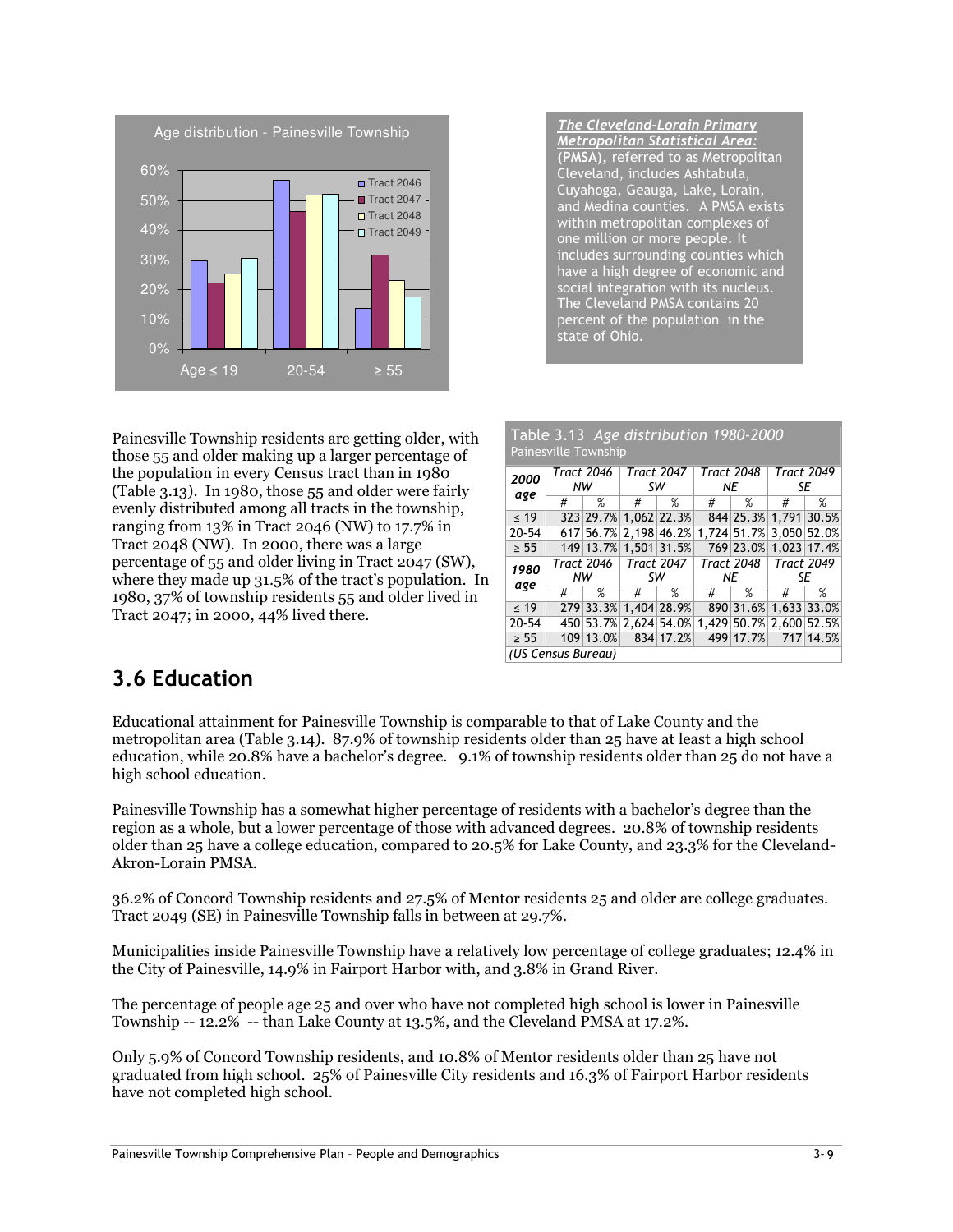| Table 3.14 Educational attainment 2000<br>Age 25 and over, comparison to communities inside and adjacent to township |          |                         |          |       |          |        |          |        |           |  |  |
|----------------------------------------------------------------------------------------------------------------------|----------|-------------------------|----------|-------|----------|--------|----------|--------|-----------|--|--|
| Education                                                                                                            |          | Painesville Painesville | Fairport | Grand | Concord  | Mentor | Perry    | Lake   | Cleveland |  |  |
|                                                                                                                      | Township | City                    | Harbor   | River | Township |        | Township | County | PMSA      |  |  |
| Less than 9th grade                                                                                                  | 2.3%     | 9.1%                    | 3.0%     | 0.0%  | 0.9%     | 1.8%   | 3.3%     | 2.9%   | 4.3%      |  |  |
| Some high school                                                                                                     | 9.9%     | 16.9%                   | 13.3%    | 9.8%  | 5.0%     | 9.0%   | 9.3%     | 10.6%  | 12.9%     |  |  |
| High school grad or GED                                                                                              | 38.2%    | 32.5%                   | 40.9%    | 60.3% | 26.4%    | 30.0%  | 38.8%    | 34.4%  | 32.4%     |  |  |
| Some college                                                                                                         | 22.3%    | 23.6%                   | 22.6%    | 19.7% | 24.9%    | 24.9%  | 23.5%    | 23.8%  | 21.4%     |  |  |
| Associate degree                                                                                                     | 6.6%     | 5.6%                    | 5.3%     | 6.4%  | 6.5%     | 6.8%   | 7.0%     | 6.7%   | 5.7%      |  |  |
| Bachelor's degree                                                                                                    | 15.5%    | 8.1%                    | 10.3%    | 1.7%  | 24.0%    | 18.6%  | 11.5%    | 14.6%  | 14.9%     |  |  |
| Graduate degree or PhD                                                                                               | 5.3%     | 4.3%                    | 4.6%     | 2.1%  | 12.2%    | 8.9%   | 6.6%     | 6.9%   | 8.4%      |  |  |
| (US Census Bureau)                                                                                                   |          |                         |          |       |          |        |          |        |           |  |  |

The most educated residents in Painesville Township can be found in Tract 2049 (SE), where nearly 30% of residents over 25 have a bachelor's degree, 7.4% have completed some form of post-graduate education, and another 30% have some college education (Table 3.15).

19% of tract 2048 (NE) residents older than 25 don't have a high school diploma or GED, and 10% have an undergraduate or graduate degree. Tract 2046 (NW) has the lowest percentage of college graduates; 9% have undergraduate or graduate degrees.



| Table 3.15 Educational attainment 2000 |  |
|----------------------------------------|--|
| Age 25 and over, Painesville Township  |  |

|                         | Tract | Tract | Tract | Tract |
|-------------------------|-------|-------|-------|-------|
| Education               | 2046  | 2047  | 2048  | 2049  |
|                         | NW    | SW    | ΝE    | SE    |
| Less than 9th grade     | 3.7%  | 2.0%  | 3.8%  | 1.5%  |
| Some high school        | 9.5%  | 9.1%  | 15.7% | 7.1%  |
| High school grad or GED | 47.2% | 41.8% | 41.6% | 31.3% |
| Some college            | 25.0% | 19.4% | 22.9% | 23.9% |
| Associate degree        | 6.0%  | 7.2%  | 6.3%  | 6.4%  |
| Bachelor's degree       | 6.0%  | 14.6% | 8.1%  | 22.3% |
| Graduate degree or PhD  | 2.6%  | 5.8%  | 1.7%  | 7.4%  |
| (US Census Bureau)      |       |       |       |       |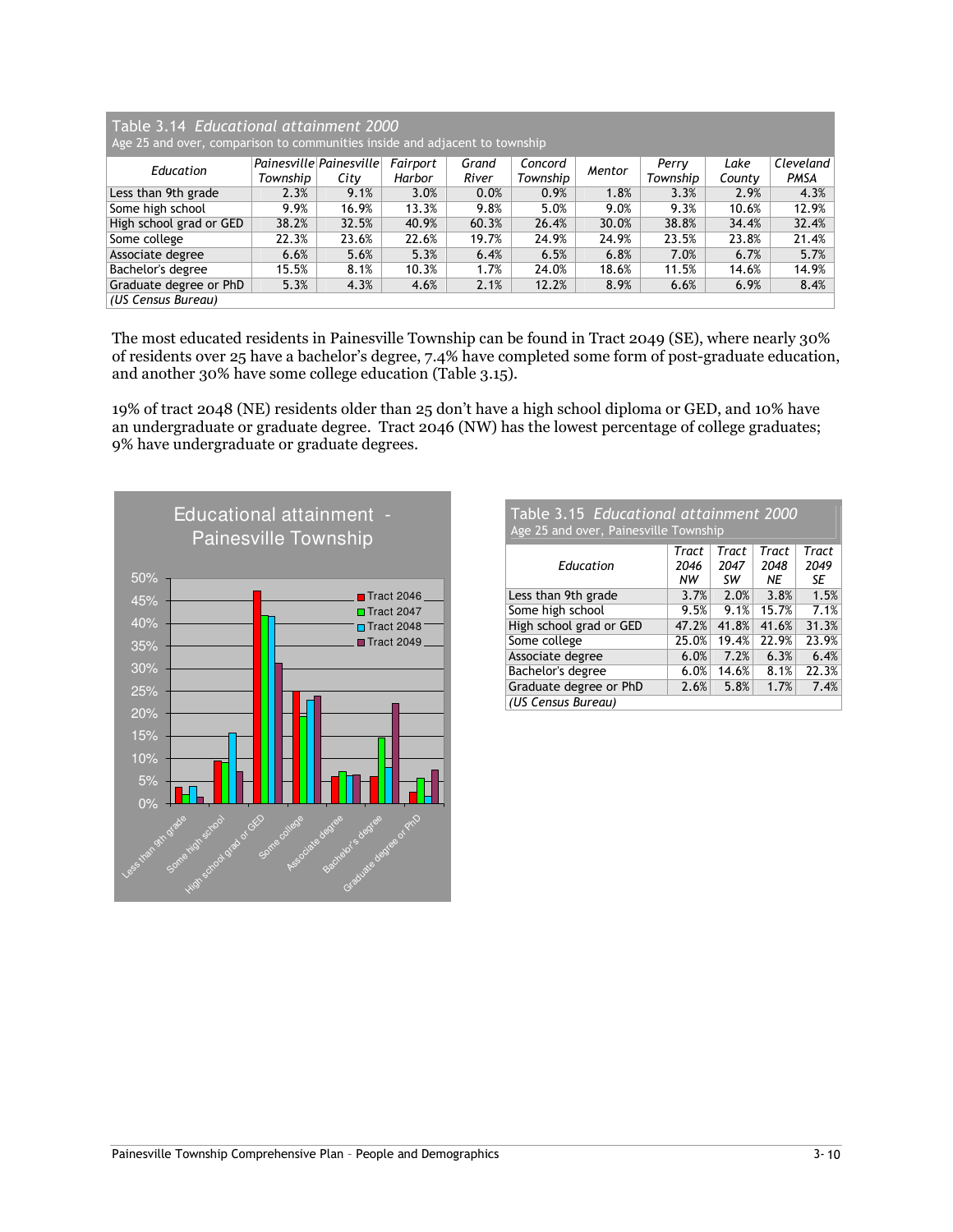# 3.7 Occupation and industry

The distribution of employment by industry – the general sector of the economy where township residents work – is comparable to Lake County as a whole (table 3.16). A plurality of township workers, 25.9%, are employed in the manufacturing sector, reflective of the County's large manufacturing base; only 20% of workers in Ohio and 14.1% of workers in the United States are employed in the manufacturing sector. The second largest employer is the education, health, and social services sector, with 16.5% of all workers living in the township.

4.4% of workers are employed in the public administration sector, a somewhat larger percentage than the County and metro. This can be attributed to the location of the Lake County seat in the City of Painesville. Only 1.1% of township residents work in information-related businesses, compared to 1.8% in the County, 2.5% in the Cleveland metropolitan area, and 3.1% in the United States.

| Table 3.16 Employment by industry 2000                     |                                                                                     |       |                    |                |                     |        |                   |                |                   |  |  |
|------------------------------------------------------------|-------------------------------------------------------------------------------------|-------|--------------------|----------------|---------------------|--------|-------------------|----------------|-------------------|--|--|
|                                                            | Employed age 16 and over, comparison to communities inside and adjacent to township |       |                    |                |                     |        |                   |                |                   |  |  |
| Industry                                                   | Painesville Painesville<br>Township                                                 | City  | Fairport<br>Harbor | Grand<br>River | Concord<br>Township | Mentor | Perry<br>Township | Lake<br>County | Cleveland<br>PMSA |  |  |
| Agriculture                                                | 1.0%                                                                                | 1.5%  | 0.4%               | 0.0%           | 0.5%                | 0.3%   | 1.8%              | 0.6%           | 0.5%              |  |  |
| Construction                                               | 6.8%                                                                                | 6.3%  | 8.3%               | 4.2%           | 6.0%                | 4.8%   | 9.1%              | 6.1%           | 5.6%              |  |  |
| Manufacturing                                              | 25.9%                                                                               | 25.4% | 24.1%              | 30.7%          | 21.8%               | 25.2%  | 26.1%             | 24.4%          | 19.1%             |  |  |
| Wholesale trade                                            | 3.1%                                                                                | 3.9%  | 3.2%               | 4.2%           | 4.2%                | 4.0%   | 4.8%              | 4.0%           | 3.7%              |  |  |
| Retail trade                                               | 12.8%                                                                               | 12.7% | 12.9%              | 4.8%           | 11.0%               | 13.1%  | 12.7%             | 12.0%          | 11.2%             |  |  |
| Transportation,<br>warehousing, utilities                  | 2.9%                                                                                | 3.6%  | 4.2%               | 6.0%           | 3.1%                | 3.6%   | 4.2%              | 3.9%           | 4.7%              |  |  |
| <b>Information</b>                                         | 1.1%                                                                                | 1.8%  | 0.2%               | 0.0%           | 2.0%                | 1.9%   | 1.4%              | 1.8%           | 2.5%              |  |  |
| Finance, insurance, real<br>estate                         | 7.2%                                                                                | 5.2%  | 6.8%               | 2.4%           | 8.1%                | 7.1%   | 4.5%              | 7.1%           | 7.5%              |  |  |
| Professional, scientific,<br>management,<br>administrative | 7.2%                                                                                | 8.4%  | 4.2%               | 6.6%           | 11.3%               | 8.2%   | 6.8%              | 8.0%           | 9.1%              |  |  |
| Educational, health, social<br>services                    | 16.5%                                                                               | 15.7% | 16.5%              | 20.5%          | 21.1%               | 18.3%  | 15.0%             | 18.0%          | 20.4%             |  |  |
| Arts, entertainment,<br>recreation, hospitality            | 6.6%                                                                                | 8.1%  | 8.7%               | 12.0%          | 5.2%                | 6.3%   | 4.9%              | 6.7%           | 7.3%              |  |  |
| Other services                                             | 4.4%                                                                                | 5.1%  | 6.0%               | 4.8%           | 2.8%                | 4.0%   | 5.1%              | 4.3%           | 4.4%              |  |  |
| Public administration                                      | 4.4%                                                                                | 2.4%  | 4.5%               | 3.6%           | 2.9%                | 3.2%   | 3.6%              | 3.1%           | 3.8%              |  |  |
| (US Census Bureau)                                         |                                                                                     |       |                    |                |                     |        |                   |                |                   |  |  |

In Tract 2046 (NW), a large percentage of residents are employed in the arts, entertainment, recreation and hospitality industry (Table 3.17). Compared to other tracts in the township, a small percentage of residents in Tract 2046 (NW) work for professional, scientific and management-based employers.

Tracts 2049 (SE) and 2047 (SW) have a larger percentage of residents working in education, health and social services – 19.7% and 17.4%, respectively – than Tracts 2046 (NW) and 2048 (NE). Tract 2048 (NE) has a higher percentage of residents working for retail and wholesale trade-based, and transportation, warehousing and utility-based employers.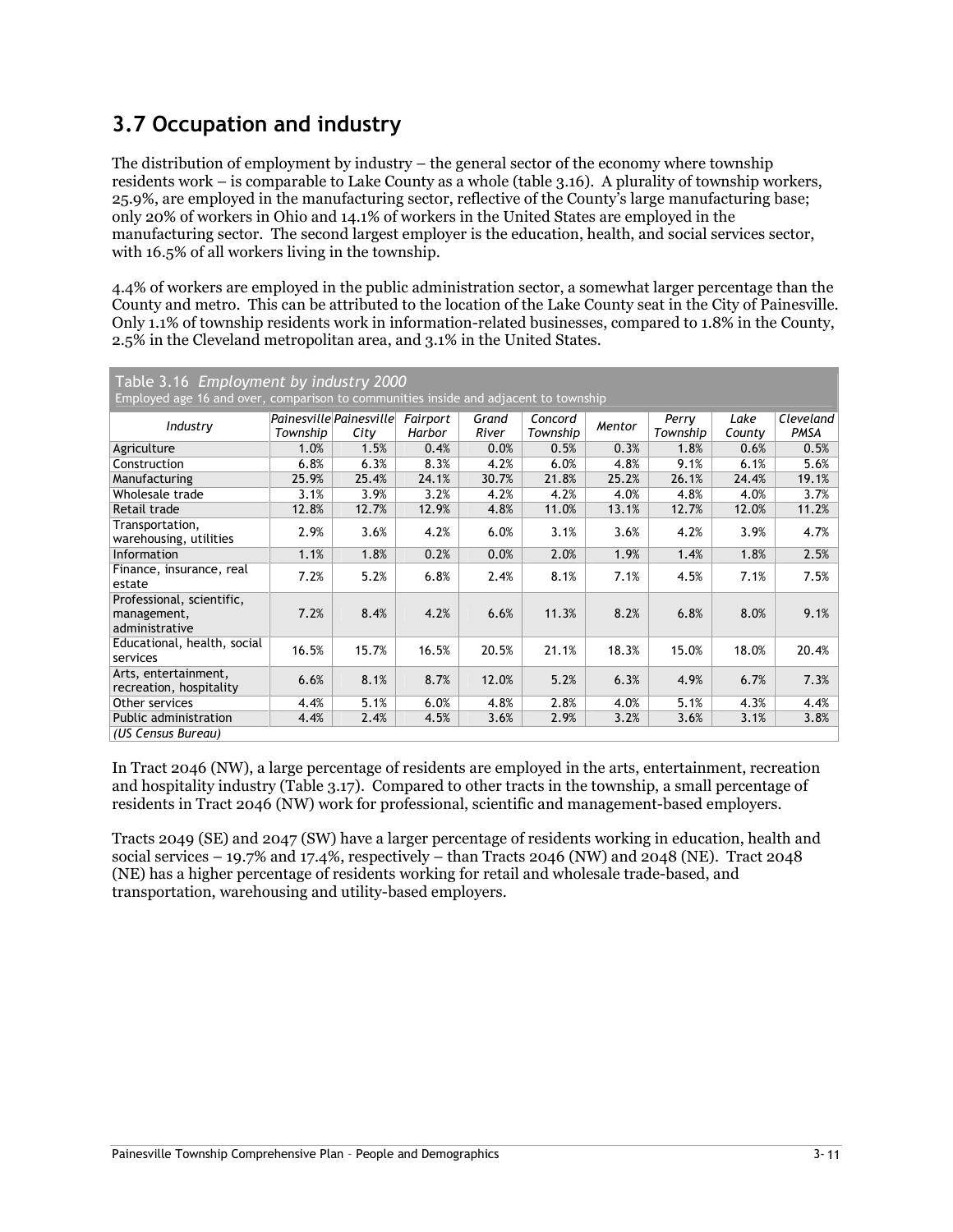| Table 3.17 Employment by industry 2000         |
|------------------------------------------------|
| Employed age 16 and over, Painesville Township |

| Linproved age to and over, ramesville township |       |       |       |       |  |  |  |  |  |
|------------------------------------------------|-------|-------|-------|-------|--|--|--|--|--|
|                                                | Tract | Tract | Tract | Tract |  |  |  |  |  |
| Industry                                       | 2046  | 2047  | 2048  | 2049  |  |  |  |  |  |
|                                                | NW    | SW    | ΝE    | SE    |  |  |  |  |  |
| Agriculture                                    | 1.2%  | 0.6%  | 0.5%  | 1.5%  |  |  |  |  |  |
| Construction                                   | 8.9%  | 7.8%  | 5.5%  | 6.4%  |  |  |  |  |  |
| Manufacturing                                  | 28.7% | 27.8% | 25.5% | 24.2% |  |  |  |  |  |
| Wholesale trade                                | 1.7%  | 1.6%  | 4.9%  | 3.5%  |  |  |  |  |  |
| Retail trade                                   | 7.7%  | 11.6% | 14.6% | 13.8% |  |  |  |  |  |
| Transportation,                                | 3.8%  | 2.0%  | 4.4%  | 2.6%  |  |  |  |  |  |
| warehousing, utilities                         |       |       |       |       |  |  |  |  |  |
| Information                                    | 2.8%  | 1.7%  | 0.4%  | 0.7%  |  |  |  |  |  |
| Finance, insurance, real                       | 7.2%  | 8.4%  | 7.6%  | 6.2%  |  |  |  |  |  |
| estate                                         |       |       |       |       |  |  |  |  |  |
| Professional, scientific,                      |       |       |       |       |  |  |  |  |  |
| management,                                    | 4.3%  | 5.4%  | 8.1%  | 8.6%  |  |  |  |  |  |
| administrative                                 |       |       |       |       |  |  |  |  |  |
| Educational, health, social                    | 11.5% | 17.4% | 10.9% | 19.7% |  |  |  |  |  |
| services                                       |       |       |       |       |  |  |  |  |  |
| Arts, entertainment,                           | 11.8% | 7.9%  | 6.1%  | 4.9%  |  |  |  |  |  |
| recreation, hospitality                        |       |       |       |       |  |  |  |  |  |
| Other services                                 | 4.3%  | 4.1%  | 6.4%  | 3.7%  |  |  |  |  |  |
| Public administration                          | 6.1%  | 3.6%  | 5.1%  | 4.3%  |  |  |  |  |  |
| (US Census Bureau)                             |       |       |       |       |  |  |  |  |  |

The distribution of employment by occupation in the township – what people actually do for a living – is also similar to the overall distribution for Lake County and the Cleveland metro area (Table 3.18). 73% of all workers in the township can be considered white-collar (management/professional, service, sales/office), and 27% considered blue-collar (construction/extraction/maintenance,

production/transportation/material moving, farming).

Considering nearby cities and townships, the highest percentage of white-collar workers is located in Concord (83.5%), and the highest percentage of bluecollar workers are in Fairport Harbor (32%), the City of Painesville (36.3%), and Grand River (43.4%).

#### Table 3.18 Employment by occupation 2000

| Employed age 16 and over, comparison to communities inside and adjacent to township |          |                                  |                    |                |                     |        |                   |                |                   |  |
|-------------------------------------------------------------------------------------|----------|----------------------------------|--------------------|----------------|---------------------|--------|-------------------|----------------|-------------------|--|
| Occupation                                                                          | Township | Painesville Painesville <br>City | Fairport<br>Harbor | Grand<br>River | Concord<br>Township | Mentor | Perry<br>Township | Lake<br>County | Cleveland<br>PMSA |  |
| White collar                                                                        |          |                                  |                    |                |                     |        |                   |                |                   |  |
| Management, professional,<br>related                                                | 31.5%    | 20.1%                            | 22.2%              | 14.5%          | 45.7%               | 36.1%  | 31.0%             | 32.1%          | 33.0%             |  |
| Service                                                                             | 14.1%    | 17.8%                            | 19.6%              | 25.3%          | 8.6%                | 11.1%  | 16.6%             | 13.0%          | 14.4%             |  |
| Sales and office                                                                    | 27.5%    | 25.7%                            | 26.1%              | 16.9%          | 29.2%               | 28.7%  | 24.4%             | 28.2%          | 27.7%             |  |
| <b>Blue collar</b>                                                                  |          |                                  |                    |                |                     |        |                   |                |                   |  |
| Farming, fishing and<br>forestry                                                    | 0.1%     | 2.6%                             | 0.0%               | 0.0%           | 0.3%                | 0.2%   | 0.3%              | 0.3%           | 0.2%              |  |
| Construction, extraction,<br>maintenance                                            | 8.8%     | 9.2%                             | 11.8%              | 13.9%          | 7.1%                | 7.0%   | 12.1%             | 8.7%           | 8.1%              |  |
| Production,                                                                         |          |                                  |                    |                |                     |        |                   |                |                   |  |
| transportation, material<br>moving                                                  | 18.1%    | 24.5%                            | 20.2%              | 29.5%          | 9.1%                | 16.9%  | 15.5%             | 17.7%          | 16.6%             |  |
| (US Census Bureau)                                                                  |          |                                  |                    |                |                     |        |                   |                |                   |  |

78.5% of all employed age 16 and older in Tract 2049 (SE) are white-collar workers, the highest percentage in the township (Table 3.19). 40.6% of all workers in Tract 2046 (NW) and 33.2% in Tract 2048 (NE) are blue-collar workers.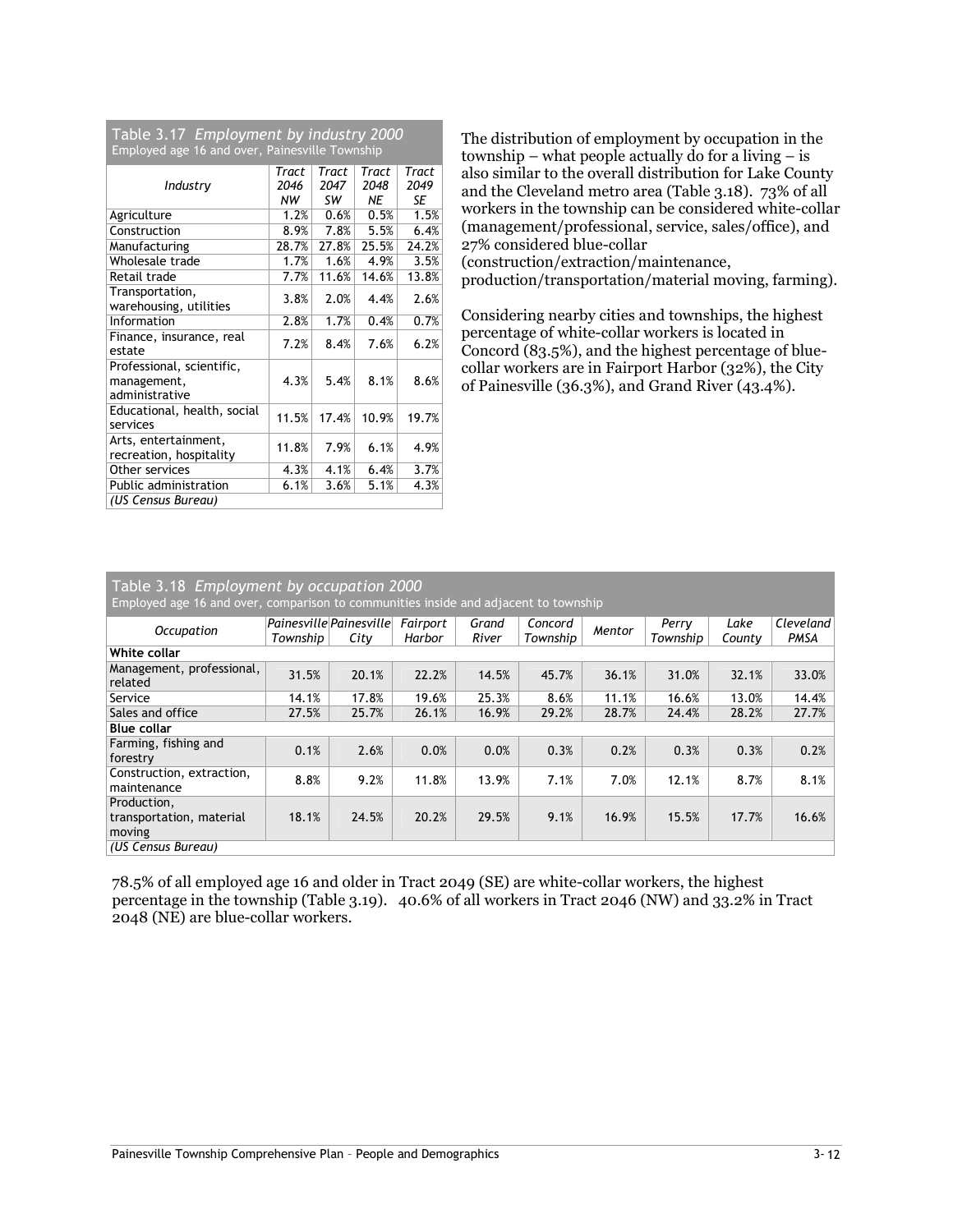| Table 3.19 Employment by occupation 2000<br>Employed age 16 and over, Painesville Township |                     |                     |                     |                     |  |  |  |  |  |
|--------------------------------------------------------------------------------------------|---------------------|---------------------|---------------------|---------------------|--|--|--|--|--|
| <b>Occupation</b>                                                                          | Tract<br>2046<br>NW | Tract<br>2047<br>SW | Tract<br>2048<br>ΝE | Tract<br>2049<br>SE |  |  |  |  |  |
| White collar                                                                               |                     |                     |                     |                     |  |  |  |  |  |
| Management, professional,<br>related                                                       | 18.6%               | 29.4%               | 22.7%               | 40.3%               |  |  |  |  |  |
| Service                                                                                    | 17.9%               | 14.6%               | 13.6%               | 13.2%               |  |  |  |  |  |
| Sales and office                                                                           | 22.5%               | 29.8%               | 30.5%               | 25.0%               |  |  |  |  |  |
| <b>Blue collar</b>                                                                         |                     |                     |                     |                     |  |  |  |  |  |
| Farming, fishing and<br>forestry                                                           | 0.3%                | 0.0%                | 0.0%                | 0.2%                |  |  |  |  |  |
| Construction, extraction,<br>maintenance                                                   | 15.0%               | 8.1%                | 10.1%               | 7.4%                |  |  |  |  |  |
| Production, transportation,<br>material moving                                             | 25.6%               | 18.1%               | 23.1%               | 13.9%               |  |  |  |  |  |
| (US Census Bureau)                                                                         |                     |                     |                     |                     |  |  |  |  |  |

### 3.8 Income

The median household and family income in Painesville Township is similar to Lake County; household income is slightly higher, while family income is slightly lower (Table 3.20). Household and family median income in Painesville Township is higher than the incorporated municipalities inside the township boundaries; for example, the median household income is 12% higher than Grand River, 31% higher than Fairport Harbor, and 32% higher than the City of Painesville. Median family and household incomes in the township are lower than surrounding cities and townships; median household income is 7% higher in Perry Township, 12% higher in Mentor, and 35% higher in Concord Township.

| Table 3.20 Median household and family income 1999<br>Comparison to communities inside and adjacent to township |          |                                          |          |                |                     |          |                   |                |                     |
|-----------------------------------------------------------------------------------------------------------------|----------|------------------------------------------|----------|----------------|---------------------|----------|-------------------|----------------|---------------------|
| Attribute                                                                                                       | Township | Painesville Painesville Fairport<br>City | Harbor   | Grand<br>River | Concord<br>Township | Mentor   | Perry<br>Township | Lake<br>County | C level and<br>PMSA |
| Median household income                                                                                         | \$51,170 | \$34,842                                 | \$35,205 | \$45,000       | \$69,256            | \$57,230 | \$54,904          | \$48,763       | \$42,089            |
| Median family income                                                                                            | \$56,175 | \$41,000                                 | \$45,142 | S50,469        | \$77,117            | \$65,322 | \$60,313          | \$57,134       | \$52,047            |
| (US Census Bureau)                                                                                              |          |                                          |          |                |                     |          |                   |                |                     |

On a tract-by-tract basis, Tract, 2049 (SE) has a median household and family income that is higher than the overall median for Lake County (Table 3.21). The tract's median household income of \$62,626 is more than \$14,000 above that of Tract 2048 (NE), which has the second highest median *household* income. The median *household* income of the tract, \$65,521, is about the same as that of Mentor.

Tract 2047 (SW) has the lowest median household income, at \$42,012. This can be attributed to the large

| Table 3.21 Median household and family<br>Income 1999<br>Painesville Township |                     |                     |                     |                     |  |  |  |  |  |
|-------------------------------------------------------------------------------|---------------------|---------------------|---------------------|---------------------|--|--|--|--|--|
| Attribute                                                                     | Tract<br>2046<br>NW | Tract<br>2047<br>sw | Tract<br>2048<br>ΝE | Tract<br>2049<br>SE |  |  |  |  |  |
| Median household<br>income                                                    | \$47,112            | \$42,102            | \$48,125            | \$62,626            |  |  |  |  |  |
| Median family<br>income                                                       | \$49,000            | \$52,069            | \$51,827            | \$65,521            |  |  |  |  |  |
| (US Census Bureau)                                                            |                     |                     |                     |                     |  |  |  |  |  |

percentage of senior citizens in the tract, many of which will be living on a low fixed income. However, the median family income of the tract, at \$52,069, is the second highest in the township, behind Tract 2049 (SE).

The median family income in Tract 2046 (NW) is \$49,000, the lowest in the township. The median family income in the tract is about the same as in Grand River, which is adjacent to the north.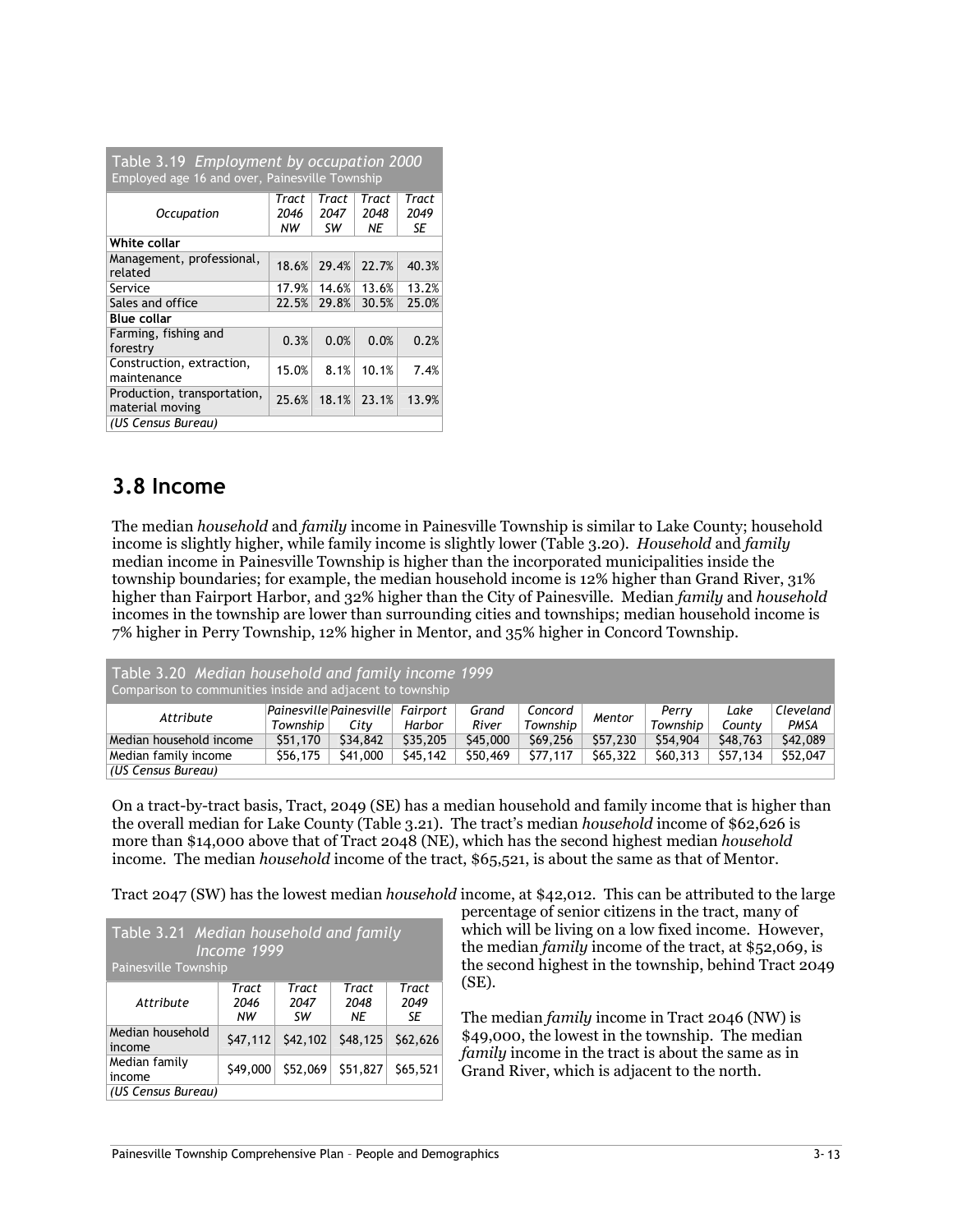7.6% of all residents in Tract 2046 (NW) are under the poverty level. 50.6% of those are children; age 17 and younger (Table 3.32).

In Tract 2047 (SW), 5.2% of residents live under the poverty level, with 21.7% being senior citizens; the highest percentage of seniors in the township. In Tract 2049 (SE), only 1.3% of residents live under the poverty level, with a 77.2% majority aged 18 to 64.

Single-parent female-headed households make up a majority or plurality of families in poverty in all tracts. In Tract 2046 (NW), single-parent female-headed households make up 91.7% of all families under the poverty level; the percentage of two-parent families under the poverty level in the tract is zero.



| ----                        | <u>TIOUSCHOUTHUOING UISCHDUCION</u> |       |       | 1999  |
|-----------------------------|-------------------------------------|-------|-------|-------|
| <b>Painesville Township</b> |                                     |       |       |       |
|                             | Tract                               | Tract | Tract | Tract |
| <b>Income</b>               | 2046                                | 2047  | 2047  | 2049  |
|                             | NW                                  | SW    | SW    | SE    |
| Less than \$10,000          | 6.6%                                | 5.0%  | 7.2%  | 1.8%  |
| \$10,000 to \$14,999        | 3.6%                                | 5.7%  | 7.2%  | 2.6%  |
| \$15,000 to \$19,999        | 2.4%                                | 8.0%  | 4.8%  | 2.6%  |
| \$20,000 to \$24,999        | 6.6%                                | 7.0%  | 2.9%  | 2.2%  |
| \$25,000 to \$29,999        | 6.8%                                | 8.2%  | 4.8%  | 4.9%  |
| \$30,000 to \$34,999        | 5.8%                                | 5.4%  | 6.5%  | 4.8%  |
| \$35,000 to \$39,999        | 7.1%                                | 6.1%  | 7.6%  | 5.3%  |
| \$40,000 to \$44,999        | 5.1%                                | 6.6%  | 5.5%  | 6.3%  |
| \$45,000 to \$49,999        | 11.9%                               | 7.0%  | 6.4%  | 4.9%  |
| \$50,000 to \$59,999        | 12.4%                               | 9.8%  | 12.3% | 9.9%  |
| \$60,000 to \$74,999        | 20.4%                               | 10.9% | 16.8% | 20.4% |
| \$75,000 to \$99,999        | 5.6%                                | 9.9%  | 11.9% | 20.5% |
| \$100,000 to                |                                     |       |       |       |
| \$124.999                   | 3.9%                                | 4.1%  | 4.1%  | 8.9%  |
| \$125,000 to                |                                     |       |       |       |
| \$149,999                   | 1.2%                                | 3.3%  | 0.9%  | 2.6%  |
| \$150,000 to                |                                     |       |       |       |
| \$199,999                   | 0.5%                                | 0.4%  | 0.5%  | 0.4%  |
| \$200,000 or more           | 0.0%                                | 2.6%  | 0.5%  | 1.8%  |
| (US Census Bureau)          |                                     |       |       |       |

Table 3.22 Household income distribution

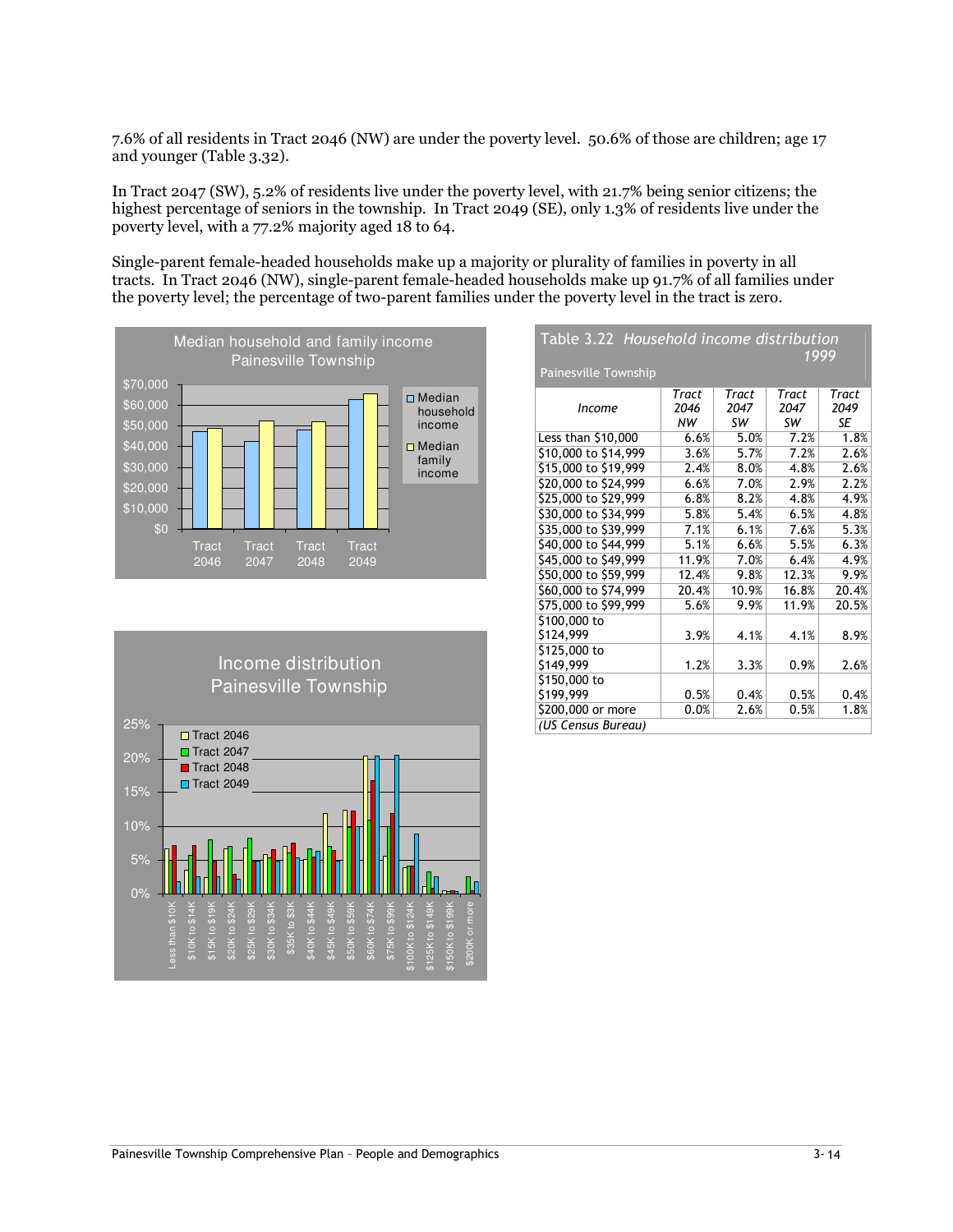Table 3.23 Poverty status: individuals Painesville Township

| Group                                            | Tract<br>2046<br>NW | Tract<br>2047<br>sw | Tract<br>2048<br>ΝE | Tract<br>2049<br>SE |
|--------------------------------------------------|---------------------|---------------------|---------------------|---------------------|
| All persons under<br>poverty level               | 7.6%                | 5.2%                | 5.9%                | 1.3%                |
| Persons in poverty:<br>≤17 years                 | 50.6%               | 30.4%               | 33.3%               | 13.9%               |
| Persons in poverty:<br>$18-64$ years             | 36.8%               | 47.9%               | 59.5%               | 77.2%               |
| Persons in poverty:<br>$\geq 65$ years           | 12.6%               | 21.7%               | 7.2%                | 8.9%                |
| <b>Families under</b><br>poverty level           | 7.7%                | 5.4%                | 4.2%                | 0.9%                |
| Families in poverty:<br>married w/children ≤18   | 0.0%                | 0.0%                | 32.5%               | 40.0%               |
| Families in poverty:<br>married w/o children     | 0.0%                | 21.9%               | 12.5%               | 0.0%                |
| Families in poverty:<br>male HH w/children ≤18   | 0.0%                | 9.6%                | 0.0%                | 0.0%                |
| Families in poverty:<br>male HH w/o children     | 8.3%                | 0.0%                | 0.0%                | 0.0%                |
| Families in poverty:<br>female HH w/children ≤18 | 91.7%               | 47.9%               | 45.0%               | 60.0%               |
| Families in poverty:<br>female HH w/o children   | 0.0%                | 20.5%               | 10.0%               | 0.0%                |

Example: of those persons under the poverty level in Tract 2046, 50.6% are 17 years old or younger. Multiply 7.6% by 50.6% to determine the group as a percentage of the total population; 3.0% of all people in Tract 2046 are 17 years old or younger, and under the poverty level. HH = Householder, no partner of opposite sex present (US Census Bureau).

37% of households in Painesville Township meet the Housing and Urban Development's (HUD) definition of moderate, low or very low income households (Table 3.23). 28.2% of all family households and 63.7% of non-family households in the township are considered moderate, low or very low income.

A large percentage of moderate income family households live in Tract 2048 (NE), low income families in Tract 2047 (SW), and very low income families in Tract 2046 (NW). About 33% of all family households in Tracts 2046 (NW), 2047 (SW) and 2048 (NE) are considered moderate, low or very low income, compared to only about 20% of those in Tract 2049 (SE)

A large percentage of moderate income non-family households live in Tract 2046 (NW), low income nonfamily households in Tract 2047 (SW), and very low income households in Tract 2048 (NE) (Table 3.24).

Future census data may show a decrease in the poverty figures due to the residential development occurring in the Township.

Moderate-income household means a household having an income equal to or less than 80% or less of the median family income adjusted for family size as established by HUD for the Cleveland PMSA.

Low-income household means a household having an income of 50% or less of the median family income adjusted for family size.

Very low-income household means a household having an income of 35% of the median family income adjusted for family size.

Source: Housing and Urban Development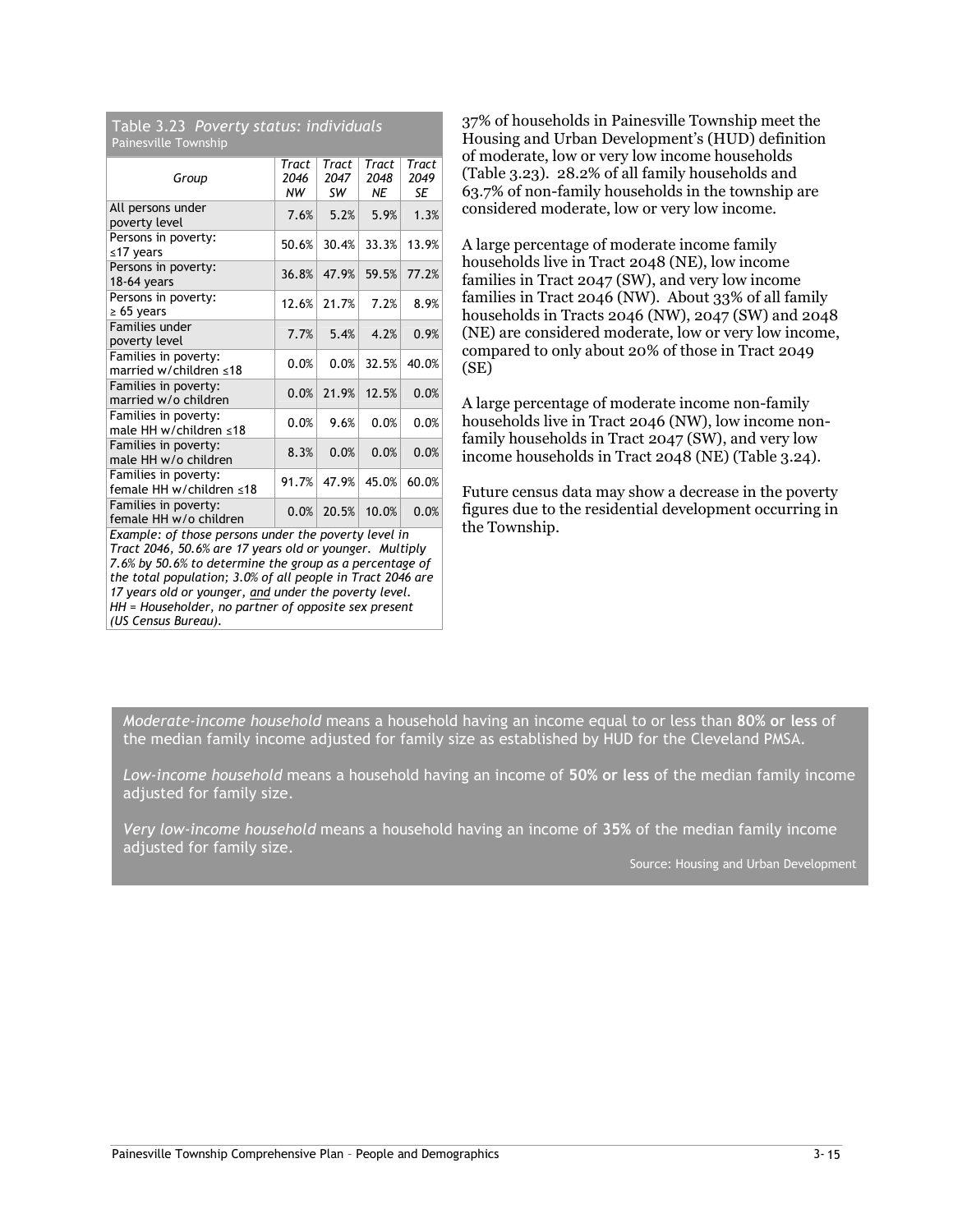| Table 3.24 Moderate, low and very low income households 2000<br>Painesville Township |                                    |                                    |                                    |                                                                             |                                     |                                   |                                      |                                                 |                                                  |  |  |
|--------------------------------------------------------------------------------------|------------------------------------|------------------------------------|------------------------------------|-----------------------------------------------------------------------------|-------------------------------------|-----------------------------------|--------------------------------------|-------------------------------------------------|--------------------------------------------------|--|--|
| Tract                                                                                | Total<br>households                | Moderate<br>income<br>$(51 - 80\%$ | Moderate<br>income<br>$(51-80%) %$ | $(36-50%)$                                                                  | Low income Low income<br>$(36-50%)$ | Very low<br>income<br>$( < 35\%)$ | Very low<br>income<br>$($ < 35%) %   | Total <80%                                      | Total <80%<br>%                                  |  |  |
| 2046 / NW                                                                            | 400                                | 91                                 | 22.8%                              | 28                                                                          | 7.0%                                | 43                                | 10.8%                                | 162                                             | 40.5%                                            |  |  |
| 2047 / SW                                                                            | 1,990                              | 392                                | 19.7%                              | 293                                                                         | 14.7%                               | 206                               | 10.4%                                | 891                                             | 44.8%                                            |  |  |
| 2048 / NE                                                                            | 1,318                              | 254                                | 19.3%                              | 131                                                                         | 9.9%                                | 159                               | 12.1%                                | 544                                             | 41.3%                                            |  |  |
| 2049 / SE                                                                            | 2,011                              | 314                                | 15.6%                              | 122                                                                         | 6.1%                                | 82                                | 4.1%                                 | 518                                             | 25.8%                                            |  |  |
| Total                                                                                | 5,719                              | 1051                               | 18.4%                              | 574                                                                         | 10.0%                               | 490                               | 8.6%                                 | 2,115                                           | 37.0%                                            |  |  |
| Tract                                                                                | Total<br>family<br>households      | Moderate<br>income<br>$(51 - 80%)$ | Moderate<br>income<br>$(51-80%) %$ | $(36-50%)$                                                                  | Low income Low income<br>$(36-50%)$ | Very low<br>income<br>$( < 35\%)$ | Very low<br>income<br>$($ < 35%) $%$ | Total<br>family<br>households<br>$~< 80\%$      | Total<br>family<br>households<br>$~180\%$ %      |  |  |
| 2046 / NW                                                                            | 312                                | 54                                 | 17.3%                              | 14                                                                          | 4.5%                                | 35                                | 11.2%                                | 103                                             | 33.0%                                            |  |  |
| 2047 / SW                                                                            | 1,342                              | 250                                | 18.6%                              | 98                                                                          | 7.3%                                | 107                               | 8.0%                                 | 455                                             | 33.9%                                            |  |  |
| 2048 / NE                                                                            | 955                                | 212                                | 22.2%                              | 63                                                                          | 6.6%                                | 46                                | 4.8%                                 | 321                                             | 33.6%                                            |  |  |
| 2049 / SE                                                                            | 1,696                              | 244                                | 14.4%                              | 58                                                                          | 3.4%                                | 33                                | 1.9%                                 | 335                                             | 19.8%                                            |  |  |
| Total                                                                                | 4,305                              | 760                                | 17.7%                              | 233                                                                         | 5.4%                                | 221                               | 5.1%                                 | 1,214                                           | 28.2%                                            |  |  |
| Tract                                                                                | Total non-<br>family<br>households | Moderate<br>income<br>$(51 - 80%)$ | Moderate<br>income<br>$(51-80%) %$ | $(36-50%)$                                                                  | Low income Low income<br>$(36-50%)$ | Very low<br>income<br>$( < 35\%)$ | Very low<br>income<br>$($ < 35%) %   | Total non-<br>family<br>households<br>$~< 80\%$ | Total non-<br>family<br>households<br>$~<$ 80% % |  |  |
| 2046 / NW                                                                            | 88                                 | 37                                 | 42.0%                              | 14                                                                          | 15.9%                               | 8                                 | 9.1%                                 | 59                                              | 67.0%                                            |  |  |
| 2047 / SW                                                                            | 648                                | 142                                | 21.9%                              | 195                                                                         | 30.1%                               | 99                                | 15.3%                                | 436                                             | 67.3%                                            |  |  |
| 2048 / NE                                                                            | 363                                | 42                                 | 11.6%                              | 68                                                                          | 18.7%                               | 113                               | 31.1%                                | 223                                             | 61.4%                                            |  |  |
| 2049 / SE                                                                            | 315                                | 70                                 | 22.2%                              | 64                                                                          | 20.3%                               | 49                                | 15.6%                                | 183                                             | 58.1%                                            |  |  |
| Total                                                                                | 1,414                              | 291                                | 20.6%                              | 341<br>(IIS Census Rureau, IIS Department of Housing and Urban Development) | 24.1%                               | 269                               | 19.0%                                | 901                                             | 63.7%                                            |  |  |

(US Census Bureau, US Department of Housing and Urban Development)

To determine qualification for loans and grants, HUD considers the number of people who are very low, low or moderate income. On a person-by-person basis, tracts 2046 (NW), 2047 (SW) and 2048 (SE) all have a similar percentage of low-mod income residents (about 37% to 39%), while only 22.3% of residents in Tract 2049 (SE) could be considered low-mod (Table 3.25).

| Table 3.25 Moderate, low and very low income individuals 2000<br>Painesville Township |                                                                          |                                    |                                     |                          |                          |                                   |                                 |            |                                   |  |  |
|---------------------------------------------------------------------------------------|--------------------------------------------------------------------------|------------------------------------|-------------------------------------|--------------------------|--------------------------|-----------------------------------|---------------------------------|------------|-----------------------------------|--|--|
| Tract                                                                                 | Total<br>persons for<br>whom<br>income is<br>determined                  | Moderate<br>income<br>$(51 - 80%)$ | Moderate<br>income<br>$(51-80\%)$ % | Low income<br>$(36-50%)$ | Low income<br>$(36-50%)$ | Very low<br>income<br>$( < 35\%)$ | Very low<br>income<br>(< 35%) % | Total <80% | Total $\langle 80\% \rangle$<br>% |  |  |
| 2046 / NW                                                                             | 1,151                                                                    | 232                                | 20.2%                               | 66                       | 5.7%                     | 124                               | 10.8%                           | 422        | 36.7%                             |  |  |
| 2047 / SW                                                                             | 4,651                                                                    | 882                                | 19.0%                               | 522                      | 11.2%                    | 413                               | 8.9%                            | 1,817      | 39.1%                             |  |  |
| 2048 / NE                                                                             | 3,337                                                                    | 701                                | 21.0%                               | 274                      | 8.2%                     | 280                               | 8.4%                            | 1,255      | 37.6%                             |  |  |
| 2049 / SE                                                                             | 5,864                                                                    | 874                                | 14.9%                               | 267                      | 4.6%                     | 167                               | 2.8%                            | 1,308      | 22.3%                             |  |  |
| Total                                                                                 | 15,003                                                                   | 2,689                              | 17.9%                               | 1,129                    | 7.5%                     | 984                               | 6.6%                            | 4,802      | 32.0%                             |  |  |
|                                                                                       | $\mu$ (US Census Bureau, US Department of Housing and Urban Development) |                                    |                                     |                          |                          |                                   |                                 |            |                                   |  |  |

Painesville-on-the-Lake is a community of small converted cottages, located near the Lake Erie shore in an area shared by industrial uses. The percentage of low-mod income family and non-family households in Painesville-on-the-Lake is much higher than that of the surrounding tract and the rest of the township (Table 3.26). 60% of all households in Painesville-on-the-Lake, including about 59% of the residents, are considered low-mod income, compared to 37% of all households and 32% of all individuals in the township.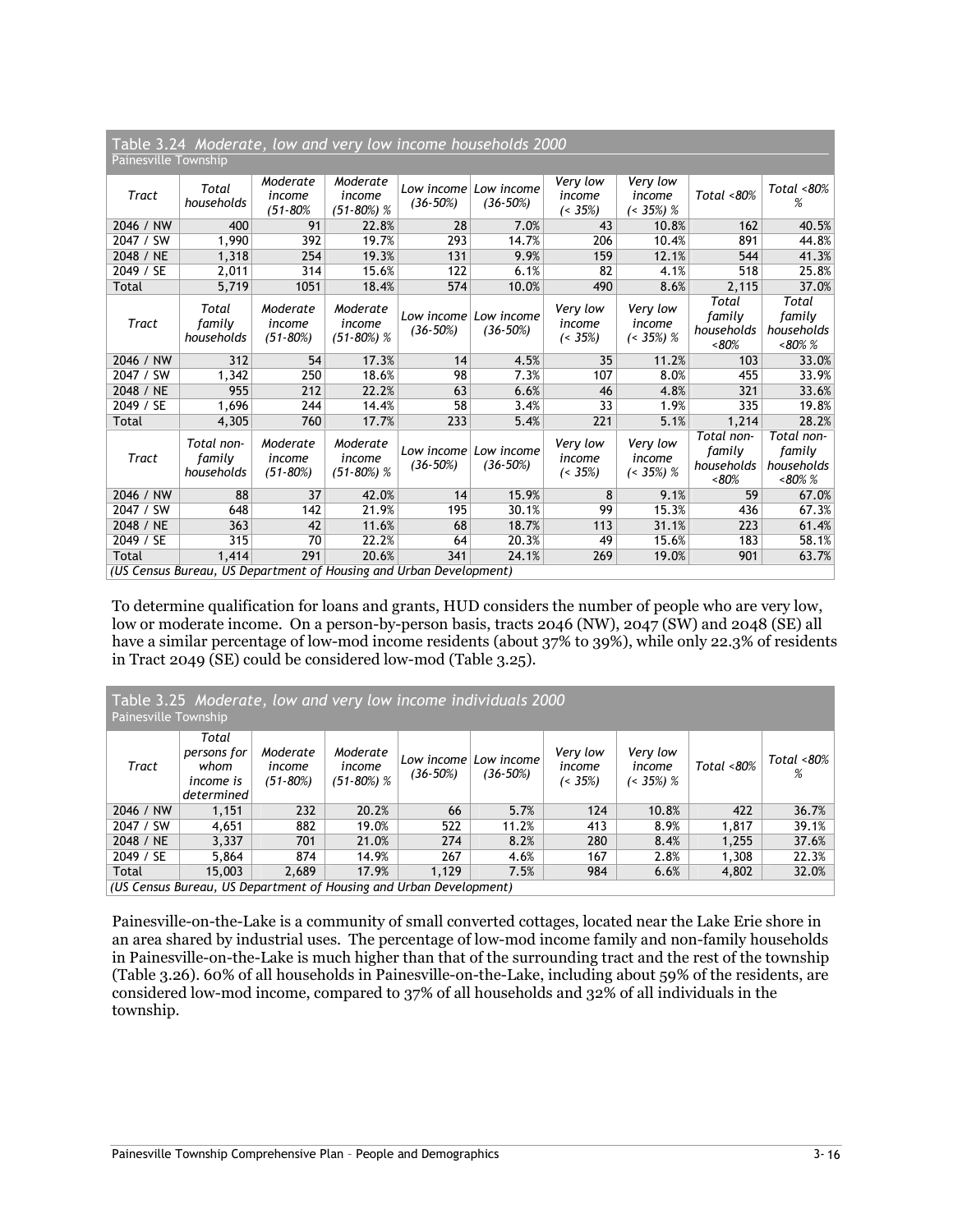| Table 3.26 Moderate, low and very low income households and individuals 2000<br>Tract 2048, Block 2 (Painesville-on-the-Lake), Painesville Township |                                                                    |                                    |                                    |                            |                                       |                                   |                                      |                                            |                                                  |  |  |
|-----------------------------------------------------------------------------------------------------------------------------------------------------|--------------------------------------------------------------------|------------------------------------|------------------------------------|----------------------------|---------------------------------------|-----------------------------------|--------------------------------------|--------------------------------------------|--------------------------------------------------|--|--|
| Block                                                                                                                                               | Total<br>households                                                | Moderate<br>income<br>$(51 - 80%)$ | Moderate<br>income<br>$(51-80%) %$ | $(36-50%)$                 | Low income   Low income<br>$(36-50%)$ | Very low<br>income<br>$( < 35\%)$ | Very low<br>income<br>$($ < 35%) $%$ | Total $<80\%$                              | Total <80%<br>%                                  |  |  |
| 2048.2                                                                                                                                              | 304                                                                | 99                                 | 32.6%                              | 34                         | 11.2%                                 | 49                                | 16.1%                                | 182                                        | 59.9%                                            |  |  |
| Township                                                                                                                                            | 5,719                                                              | 1,051                              | 18.4%                              | 574                        | 10.0%                                 | 490                               | 8.6%                                 | 2,115                                      | 37.0%                                            |  |  |
| <b>Block</b>                                                                                                                                        | Total<br>family<br>households                                      | Moderate<br>income<br>$(51 - 80%)$ | Moderate<br>income<br>$(51-80%) %$ | Low income<br>$(36 - 50%)$ | Low income<br>$(36-50%)$              | Very low<br>income<br>$( < 35\%)$ | Very low<br>income<br>$($ < 35%) $%$ | Total<br>family<br>households<br>$~<$ 80%  | Total<br>family<br>households<br>$~<$ 80% %      |  |  |
| 2048.2                                                                                                                                              | 222                                                                | 95                                 | 42.8%                              | 14                         | 6.3%                                  | 20                                | 9.0%                                 | 129                                        | 58.1%                                            |  |  |
| Township                                                                                                                                            | 4,305                                                              | 760                                | 17.7%                              | 233                        | 5.4%                                  | $\overline{221}$                  | 5.1%                                 | 1,214                                      | 28.2%                                            |  |  |
| Block                                                                                                                                               | Total non-<br>family<br>households                                 | Moderate<br>income<br>$(51 - 80%)$ | Moderate<br>income<br>$(51-80%) %$ | $(36-50%)$                 | Low income Low income<br>$(36-50%)$   | Very low<br>income<br>$( < 35\%)$ | Very low<br>income<br>$($ < 35%) $%$ | Total non-<br>family<br>households<br>&50% | Total non-<br>family<br>households<br>$~<$ 80% % |  |  |
| 2048.2                                                                                                                                              | 82                                                                 | 4                                  | 4.9%                               | 20 <sup>2</sup>            | 24.4%                                 | 29                                | 35.4%                                | 53                                         | 64.6%                                            |  |  |
| Township                                                                                                                                            | 1,414                                                              | 291                                | 20.6%                              | 341                        | 24.1%                                 | 269                               | 19.0%                                | 901                                        | 63.7%                                            |  |  |
| Block                                                                                                                                               | Total<br>persons for<br>whom<br><i>income is</i><br>determined     | Moderate<br>income<br>$(51 - 80%)$ | Moderate<br>income<br>$(51-80%) %$ | $(36-50%)$                 | Low income Low income<br>$(36-50%)$   | Very low<br>income<br>$( < 35\%)$ | Very low<br>income<br>$($ < 35%) $%$ | Total $<80\%$                              | Total <80%<br>%                                  |  |  |
| 2048.2                                                                                                                                              | 801                                                                | 300                                | 37.5%                              | 69                         | 8.6%                                  | 100                               | 12.5%                                | 469                                        | 58.6%                                            |  |  |
| Township                                                                                                                                            | 15,003                                                             | 2,689                              | 17.9%                              | 1129                       | 7.5%                                  | 984                               | 6.6%                                 | 4,802                                      | 32.0%                                            |  |  |
|                                                                                                                                                     | (US Census Bureau, US Department of Housing and Urban Development) |                                    |                                    |                            |                                       |                                   |                                      |                                            |                                                  |  |  |

The median income, poverty rate, and percentage of township residents who are low to moderate income mirror that of Lake County, but demonstrate that there are pockets of needs; Tract 2046 (NW) with its single-parent households, Tract 2047 (SE) with its fixed-income senior citizens, and Tract 2048 (NE), especially the Painesville-on-the-Lake area, with its lower income working families.

# 3.9 Race and ethnicity

Unlike the city it surrounds, Painesville Township is not considered a racially diverse community (Table 3.27). As with Lake County as a whole, the vast majority of Painesville Township residents are white. More than 19 of 20 residents are white, although there is a small African-American population (1.6% of residents).

| Table 3.27 Race 2000<br>Comparison to communities inside and adjacent to township |          |                                        |                    |                |                     |        |                   |                |                   |  |
|-----------------------------------------------------------------------------------|----------|----------------------------------------|--------------------|----------------|---------------------|--------|-------------------|----------------|-------------------|--|
| Race                                                                              | Township | $ P\alpha $ <i>Painesville</i><br>City | Fairport<br>Harbor | Grand<br>River | Concord<br>Township | Mentor | Perry<br>Township | Lake<br>County | Cleveland<br>PMSA |  |
| White                                                                             | 96.4%    | 77.0%                                  | 98.0%              | 99.4%          | 97.5%               | 97.3%  | 98.5%             | 95.4%          | 76.9%             |  |
| Black / African-American                                                          | 1.6%     | 12.9%                                  | 0.6%               | 0.0%           | 0.5%                | 0.6%   | 0.3%              | 2.0%           | 18.5%             |  |
| American Indian / Alaska<br>Native                                                | 0.1%     | 0.3%                                   | 0.1%               | 0.0%           | 0.1%                | 0.0%   | 0.1%              | 0.1%           | 0.2%              |  |
| Asian                                                                             | 0.6%     | 0.4%                                   | 0.2%               | 0.6%           | 1.0%                | 1.2%   | 0.2%              | 0.9%           | 1.4%              |  |
| Native Hawaiian / Pacific<br>Islander                                             | 0.0%     | 0.0%                                   | 0.0%               | 0.0%           | 0.0%                | 0.0%   | 0.0%              | 0.0%           | 0.0%              |  |
| Other                                                                             | 0.4%     | 6.5%                                   | 0.1%               | 0.0%           | 0.1%                | 0.2%   | 0.2%              | 0.7%           | 1.4%              |  |
| Two or more races                                                                 | 1.0%     | 2.9%                                   | 1.1%               | 0.0%           | 0.8%                | 0.6%   | 0.7%              | 0.9%           | 1.6%              |  |
| (US Census Bureau)                                                                |          |                                        |                    |                |                     |        |                   |                |                   |  |

Residential areas in the western part of Painesville Township, closer to older neighborhoods in the City of Painesville, are slightly more diverse than the eastern part. 4.7% of all residents in Tract 2046 (NW) and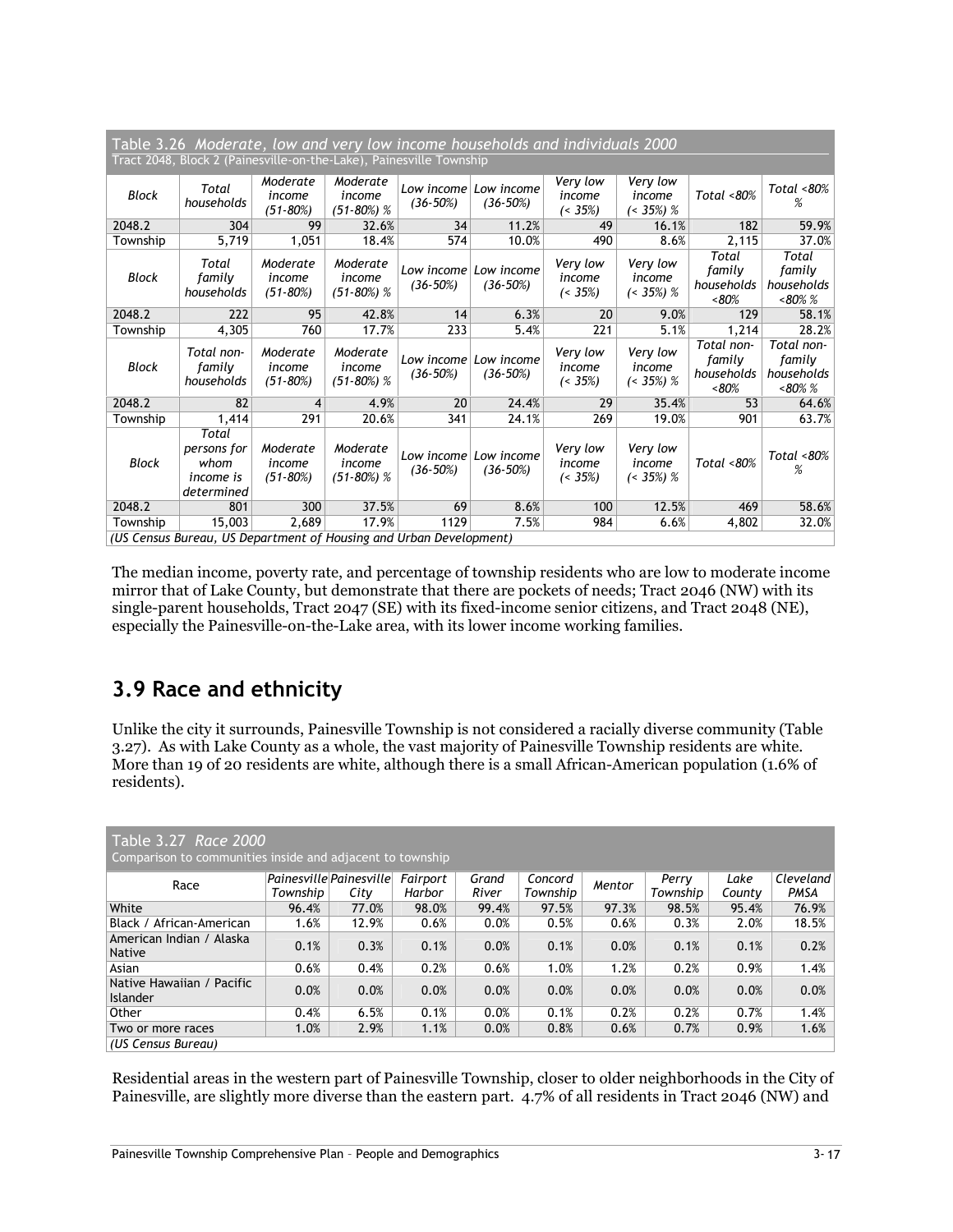2.3% of residents in Tract 109 (SW) are black (Table 3.28). The number of Native Americans, Asians and Pacific Islanders in the township is negligible.

| Table 3.28 Race 2000<br><b>Painesville Township</b> |            |            |                          |            |  |  |  |  |  |  |
|-----------------------------------------------------|------------|------------|--------------------------|------------|--|--|--|--|--|--|
|                                                     | Tract      | Tract      | Tract                    | Tract      |  |  |  |  |  |  |
| Race                                                | 2046<br>NW | 2047<br>SW | 2048<br>ΝE               | 2049<br>SE |  |  |  |  |  |  |
| White                                               | 1,019      | 4529       | 3,277                    | 5,681      |  |  |  |  |  |  |
|                                                     | 93.6%      | 95.1%      | 98.2%                    | 96.9%      |  |  |  |  |  |  |
| Black / African-                                    | 51         | 109        | 13                       | 65         |  |  |  |  |  |  |
| American                                            | 4.7%       | 2.3%       | 0.4%                     | 1.1%       |  |  |  |  |  |  |
| American Indian /                                   | 1          | 8          | $\overline{\phantom{a}}$ | 5          |  |  |  |  |  |  |
| Alaska native                                       | 0.1%       | 0.2%       | 0.1%                     | 0.1%       |  |  |  |  |  |  |
| Asian                                               | 1          | 33         | 11                       | 37         |  |  |  |  |  |  |
|                                                     | 0.2%       | 0.7%       | 0.3%                     | 0.6%       |  |  |  |  |  |  |
| Native Hawaiian /                                   | n          | 3          | O                        | O          |  |  |  |  |  |  |
| Pacific Islander                                    | 0.0%       | 0.1%       | 0.0%                     | 0.0%       |  |  |  |  |  |  |
| Other                                               | ŋ          | 24         | 2                        | 33         |  |  |  |  |  |  |
|                                                     | 0.0%       | 0.5%       | 0.1%                     | 0.6%       |  |  |  |  |  |  |
| Two or more races                                   | 16         | 55         | 32                       | 43         |  |  |  |  |  |  |
|                                                     | 1.5%       | 1.2%       | 1.0%                     | 0.7%       |  |  |  |  |  |  |
| (US Census Bureau)                                  |            |            |                          |            |  |  |  |  |  |  |

Hispanics are a small but growing part of Lake County's fabric (Table 3.29). There were only about 1,500 Hispanic residents of Lake County in 1990; in 2000, the number grew to 3,879, or 1.7% of the population. While still a small percentage compared to the greater Cleveland area, Hispanic residents play a large role in the County's economy, with many working in its nurseries and establishing small businesses.

In the Township, the Hispanic population is still small; only 1.1% of township residents claim Hispanic origin in Census 2000.

| Table 3.29 Hispanic / Latino population 2000<br>Comparison to communities inside and adjacent to township |          |                                          |        |                |                     |        |                   |                |                   |  |
|-----------------------------------------------------------------------------------------------------------|----------|------------------------------------------|--------|----------------|---------------------|--------|-------------------|----------------|-------------------|--|
| Ethnicity                                                                                                 | Township | Painesville Painesville Fairport<br>Citv | Harbor | Grand<br>River | Concord<br>Township | Mentor | Perry<br>Township | Lake<br>Countv | Cleveland<br>PMSA |  |
| Hispanic or Latino                                                                                        | 1.1%     | 12.9%                                    | 1.4%   | 0.3%           | 0.5%                | 0.7%   | 0.4%              | 1.7%           | 3.3 <sub>1</sub>  |  |
| Not Hispanic or Latino                                                                                    | 98.9%    | 87.1%                                    | 98.6%  | 99.7%          | 99.5%               | 99.3%  | 98.2%             | 98.3%          | 96.7              |  |
| (US Census Bureau)                                                                                        |          |                                          |        |                |                     |        |                   |                |                   |  |

More than half of the 134 tallied Hispanic residents in the township live in Tract 2047 (SW). The area offers the bulk of multi-family and rental housing in the township.

| Table 3.30 Hispanic / Latino population 2000<br>Painesville Township |       |       |       |       |  |  |  |  |  |  |
|----------------------------------------------------------------------|-------|-------|-------|-------|--|--|--|--|--|--|
|                                                                      | Tract | Tract | Tract | Tract |  |  |  |  |  |  |
| Ethnicity                                                            | 2046  | 2047  | 2048  | 2049  |  |  |  |  |  |  |
|                                                                      | NW    | sw    | NE    | SE    |  |  |  |  |  |  |
| Hispanic or Latino                                                   | 4     | 78    | 24    | 58    |  |  |  |  |  |  |
|                                                                      | 0.4%  | 1.6%  | 0.7%  | 1.0%  |  |  |  |  |  |  |
| Not Hispanic or                                                      | 1,085 | 4,683 | 3,313 | 5,806 |  |  |  |  |  |  |
| Latino                                                               | 99.6% | 98.4% | 99.3% | 99.0% |  |  |  |  |  |  |
| (US Census Bureau)                                                   |       |       |       |       |  |  |  |  |  |  |